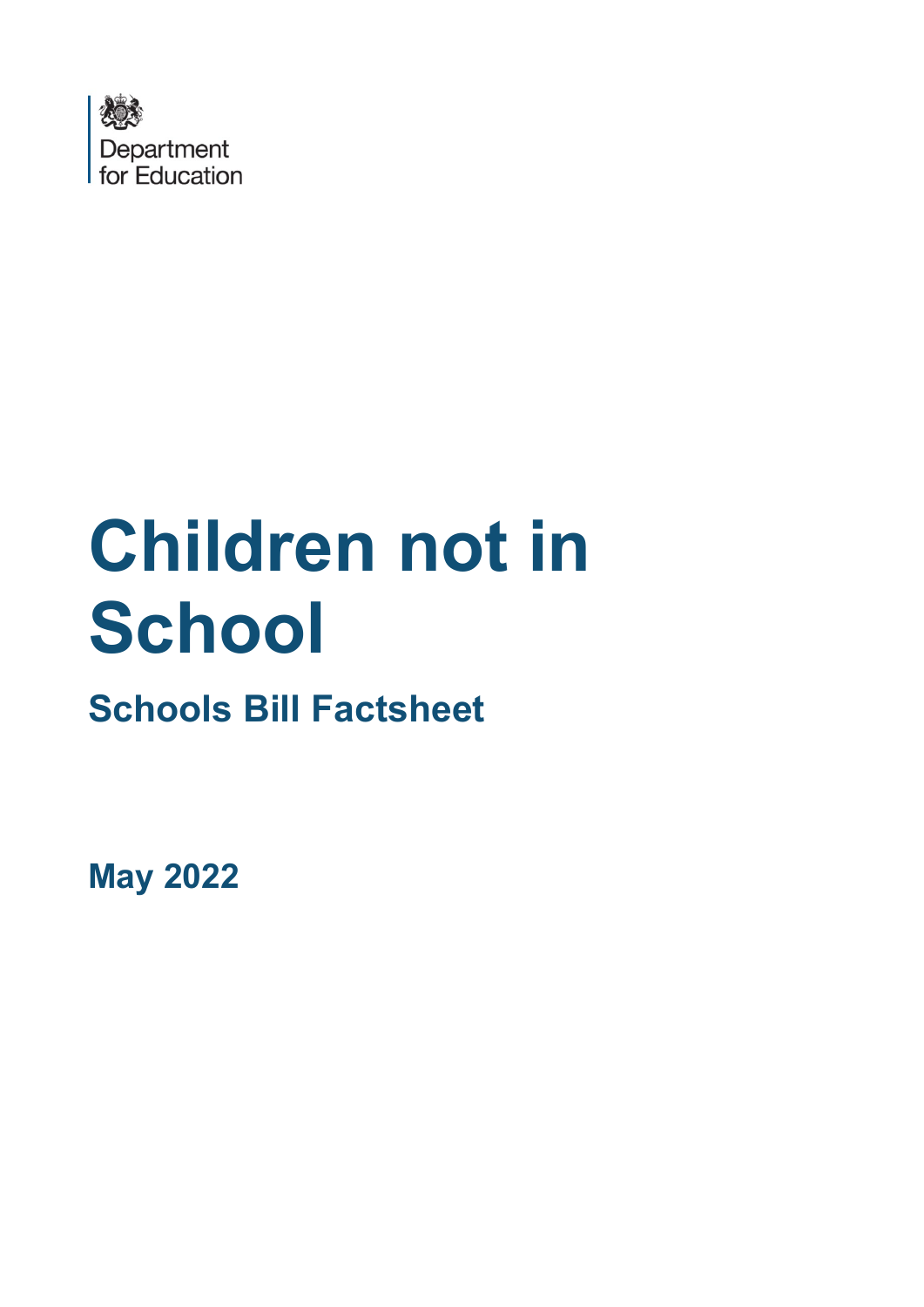# **Contents**

| Schools Bill Factsheet: Children not in School                                               | $\overline{4}$ |
|----------------------------------------------------------------------------------------------|----------------|
| What is the government's policy objective?                                                   | $\overline{4}$ |
| What does this measure do?                                                                   | $\overline{4}$ |
| Why is legislation needed?                                                                   | 5              |
| What is the effect of the legislation?                                                       | $\overline{7}$ |
| How will this work in practice?                                                              | 8              |
| Key questions and answers                                                                    | 17             |
| Part 2: Additional detail on Delegated Powers                                                | 19             |
| Regulations making exceptions to the eligibility of a child for inclusion on local authority |                |
| Children Not in School registers                                                             | 19             |
| What does this delegated power do?                                                           | 19             |
| How does the government intend to use this power?                                            | 19             |
| Will there be any further consultation on this issue?                                        | 20             |
| Regulations prescribing certain details to be included in registers                          | 21             |
| What does this delegated power do?                                                           | 21             |
| How does the government intend to use this power?                                            | 21             |
| Will there be any further consultation on this issue?                                        | 22             |
| The power to make regulations about the format and keeping of registers                      | 23             |
| What does this delegated power do?                                                           | 23             |
| How does the government intend to use this power?                                            | 23             |
| Will there be any further consultation on this issue?                                        | 24             |
| Regulations setting the threshold for a provider of out-of-school education to be required   |                |
| to provide information to the local authority                                                | 25             |
| What does this delegated power do?                                                           | 25             |
| How does the government intend to use this power?                                            | 25             |
| Will there be any further consultation on this issue?                                        | 26             |
| Power to make regulations making exceptions to the duty for providers of out-of-school       |                |
| education to provide information                                                             | 27             |
| What does this delegated power do?                                                           | 27             |
| How does the government intend to use this power?                                            | 27             |
| Will there be any further consultation on this issue?                                        | 27             |
| Regulations setting monetary penalty for failure by an out-of-school education provider to   |                |
| provide information and regulations setting the increase in the penalty if paid late         | 28             |
| What does this delegated power do?                                                           | 28             |
| How does the government intend to use this power?                                            | 28             |
| Will there be any further consultation on this issue?                                        | 28             |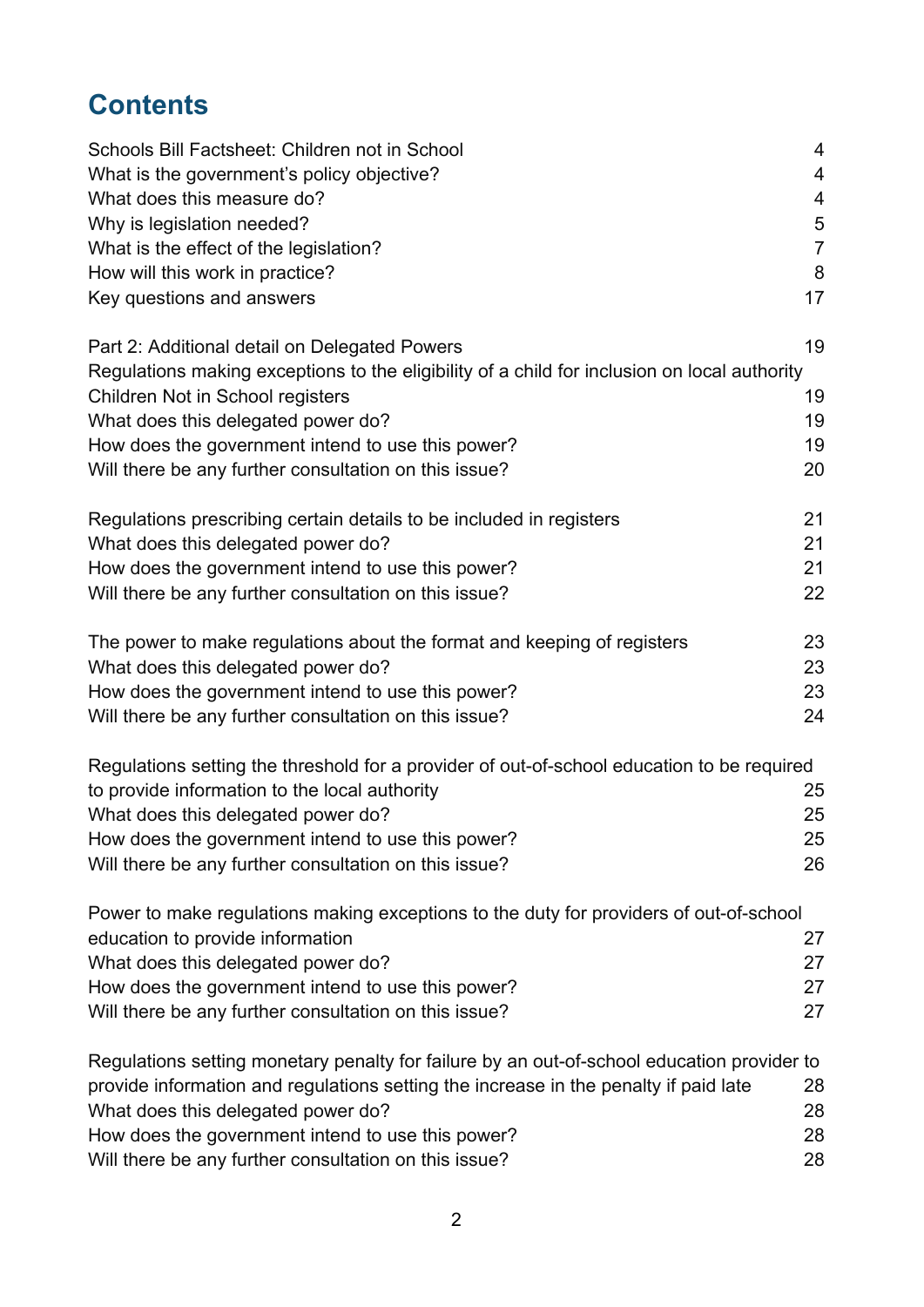| Regulations prescribing the categories of information that a local authority must provide |    |
|-------------------------------------------------------------------------------------------|----|
| to the Secretary of State                                                                 | 29 |
| What does this delegated power do?                                                        | 29 |
| How does the government intend to use this power?                                         | 29 |
| Will there be any further consultation on this issue?                                     | 30 |
| Regulations prescribing categories of persons to whom local authorities may provide       |    |
| information                                                                               | 31 |
| What does this delegated power do?                                                        | 31 |
| How does the government intend to use this power?                                         | 31 |
| Will there be any further consultation on this issue?                                     | 31 |
| Prescribed form of School Attendance Order                                                | 32 |
| What does this delegated power do?                                                        | 32 |
| How does the government intend to use this power?                                         | 32 |
| Will there be any further consultation on this issue?                                     | 32 |
| Guidance to be given on registration of children not in school and use of School          |    |
| <b>Attendance Orders</b>                                                                  | 33 |
| What does this delegated power do?                                                        | 33 |
| How does the government intend to use this power?                                         | 33 |
| Will there be any further consultation on this issue?                                     | 33 |
| Key questions and answers                                                                 | 34 |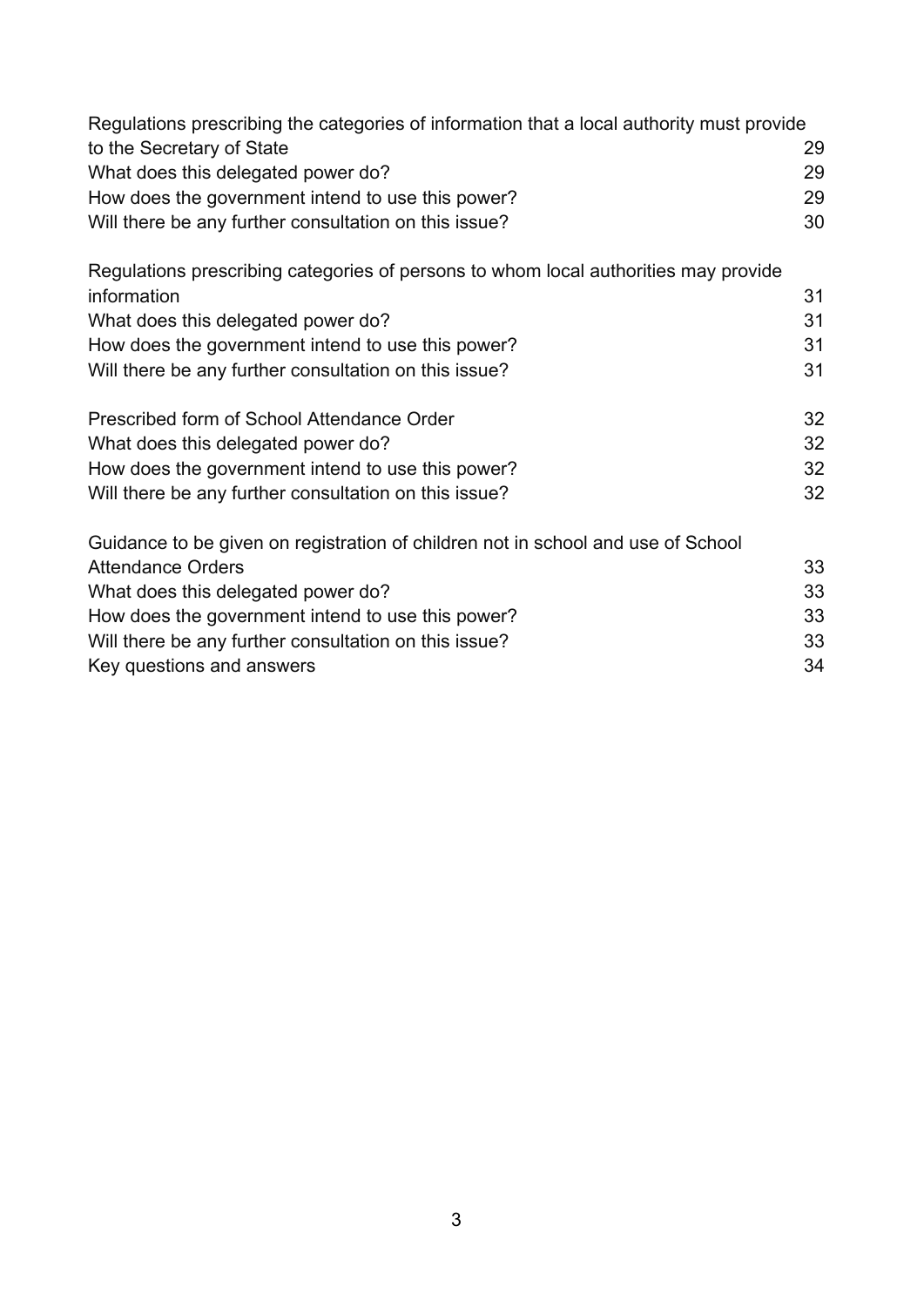# <span id="page-3-0"></span>**Schools Bill Factsheet: Children not in School**

#### <span id="page-3-1"></span>**What is the government's policy objective?**

All children are entitled to receive a world-class education that allows them to reach their potential and live a fulfilled life, regardless of their background. This may be achieved through attendance at school or otherwise, by parents' exercising their right to elective home education (EHE). To help achieve this objective, it is necessary for local authorities to be able to identify children who are not registered pupils at a school and who may be children missing education (CME) if they are not receiving an education suitable to their age, ability and aptitude and any special educational needs. The government's plan to place a duty on local authorities to provide support to home educating families who request it will help toward ensuring that all children of compulsory school age, regardless of where they are educated, are well supported and as many as possible receive a high standard of education.

While we know that many parents who home educate do so well, often to a high standard, this is not the case for all. Some may be deemed to be 'home educated' but in reality are educated mainly or entirely through attendance at unsuitable settings, such as unregistered independent schools; and there is a risk for a number of other children that their education is simply unsuitable, because their parents are not able to educate them effectively at home, or the children are not being educated at all.

The government's objective therefore is to ensure that all parents who decide to educate their child at home are supported to provide them with a suitable education, and that local authorities have the tools at their disposal to help them to carry out their duties in relation to education and safeguarding.

The government takes safeguarding seriously. Schools, colleges, and local authorities have a number of responsibilities, duties and guidance that are there to keep children safe from harm (e.g. [Keeping Children Safe In Education\)](https://www.gov.uk/government/publications/keeping-children-safe-in-education--2). However, further work needs to be done to ensure *all* children are safeguarded, regardless of how they are being educated.

#### <span id="page-3-2"></span>**What does this measure do?**

This measure will place a duty on local authorities in England to establish and maintain Children Not In School (CNIS) registers, and to provide support to home educators. The registers will record eligible children of compulsory school age that are: electively home educated, flexi-schooled, or receive alternative provision in an unregistered setting (unless an exception applies, to be set out in regulations, such as where the proprietor of a school has made such arrangements). The registers will help ensure local authorities are aware of the children not in school in their area so that they can undertake their existing responsibilities more effectively, which include trying to identify CME. Parents, and certain providers of out-of-school education (meeting a prescribed threshold to be set out in regulations), will be required to provide information for this register. As part of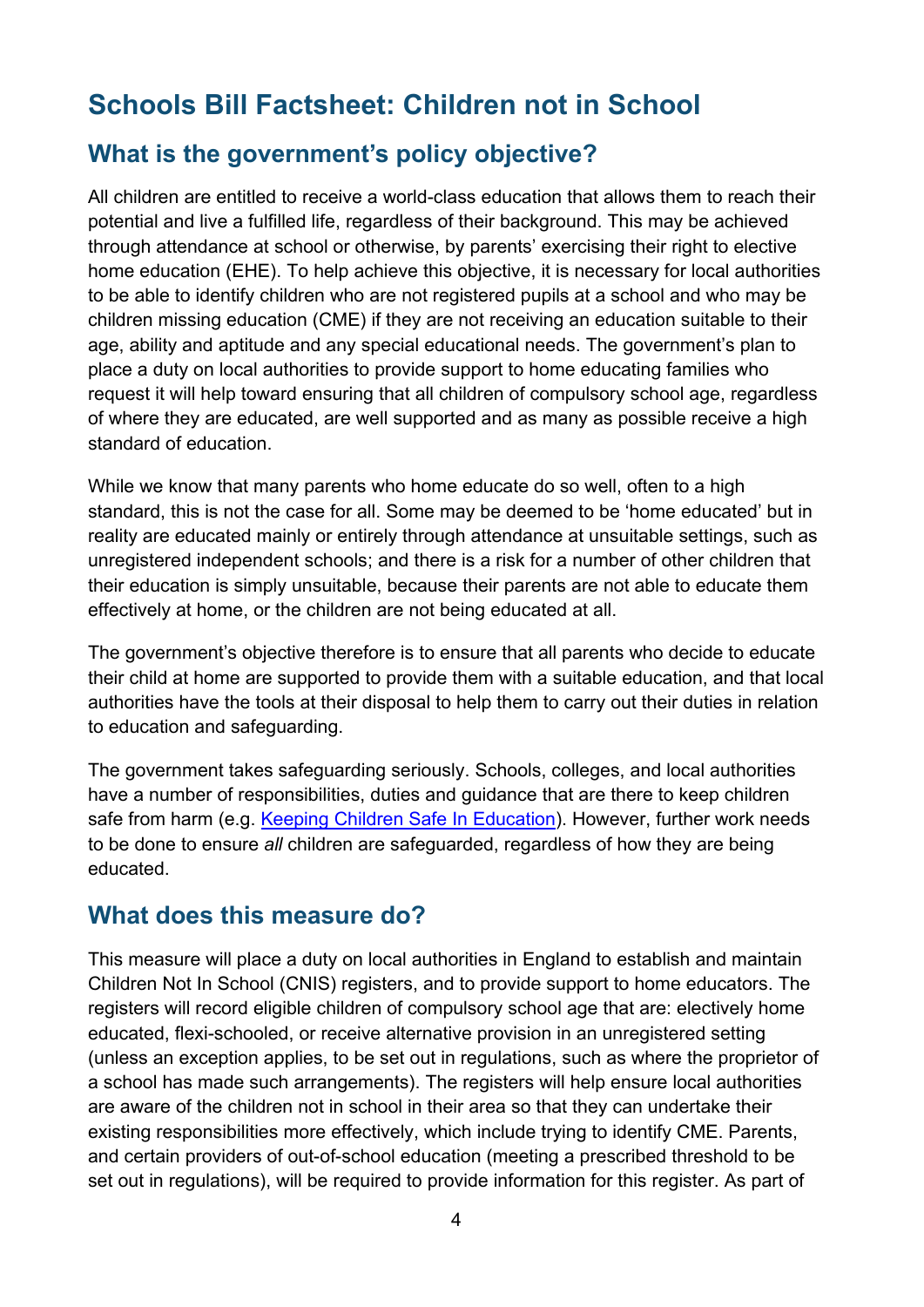this measure, changes are to be made to School Attendance Order (SAO) legislation for England to help increase efficiency of the process. Furthermore, where local authorities will be required to commence the SAO process where parents fail to comply with certain duties to provide information for a local authority's register (in these cases apparent noncompliance becomes a trigger for action in the same way as a situation where it appears the child is not receiving suitable education).

# <span id="page-4-0"></span>**Why is legislation needed?**

There are increased concerns about the rising numbers of children not on a school roll (either due to being home educated, attending full-time non-school alternative provision, or missing education completely), and how some of these children may not be receiving a suitable education or not be known to the local authority at all. Whilst some local authorities maintain voluntary EHE and/or CME registers, there is little consistency or centralised analysis. The Association of Directors of Children's Services survey and local authorities report increasing numbers of home-educating children year-on-year, particularly during the Covid-19 pandemic where estimated numbers increased by 38% between 20[1](#page-4-1)9 and 2020<sup>1</sup>. While we know many parents who choose to home educate are very committed and do so in the best interests of their child, in some cases the reasons for home educating are not for the best education of the child and the education being provided is unsuitable. There is therefore a greater need for local authorities to be able to identify these children to assure themselves about the education being provided. It is also important that parents who make the choice to home educate their children are supported to help promote a suitable education; and that it is available to all those who want or need it.

Registers, and the new accompanying duties (such as the duty to provide support to those home educating families who request it) will ensure consistency across local authorities; and will provide local authorities with valuable tools to support them with their existing duties, including ensuring all children receive a suitable education and are safeguarded.

Currently there is no requirement for local authorities to maintain registers, nor is there a requirement on parents to inform anyone of their decision to home educate. Every local authority has a statutory duty to satisfy themselves that every child of compulsory school age is receiving a suitable education, however this duty cannot be fulfilled when an authority is unable to accurately identify where and how a child is receiving their education. Alongside the duty on parents to provide necessary information to the local authority on their child's education should they not be in school, a duty on certain out-ofschool education providers to reactively provide information to the local authority will help ensure that as many children as possible that should be on a register are.

We want each local authority's register to include all children of compulsory school in its area who are not a registered pupil at a school maintained by a local authority, a non-

<span id="page-4-1"></span><sup>&</sup>lt;sup>1</sup> www.adcs.org.uk/assets/documentation/ADCS\_EHE\_Survey\_2020\_FINALweb.pdf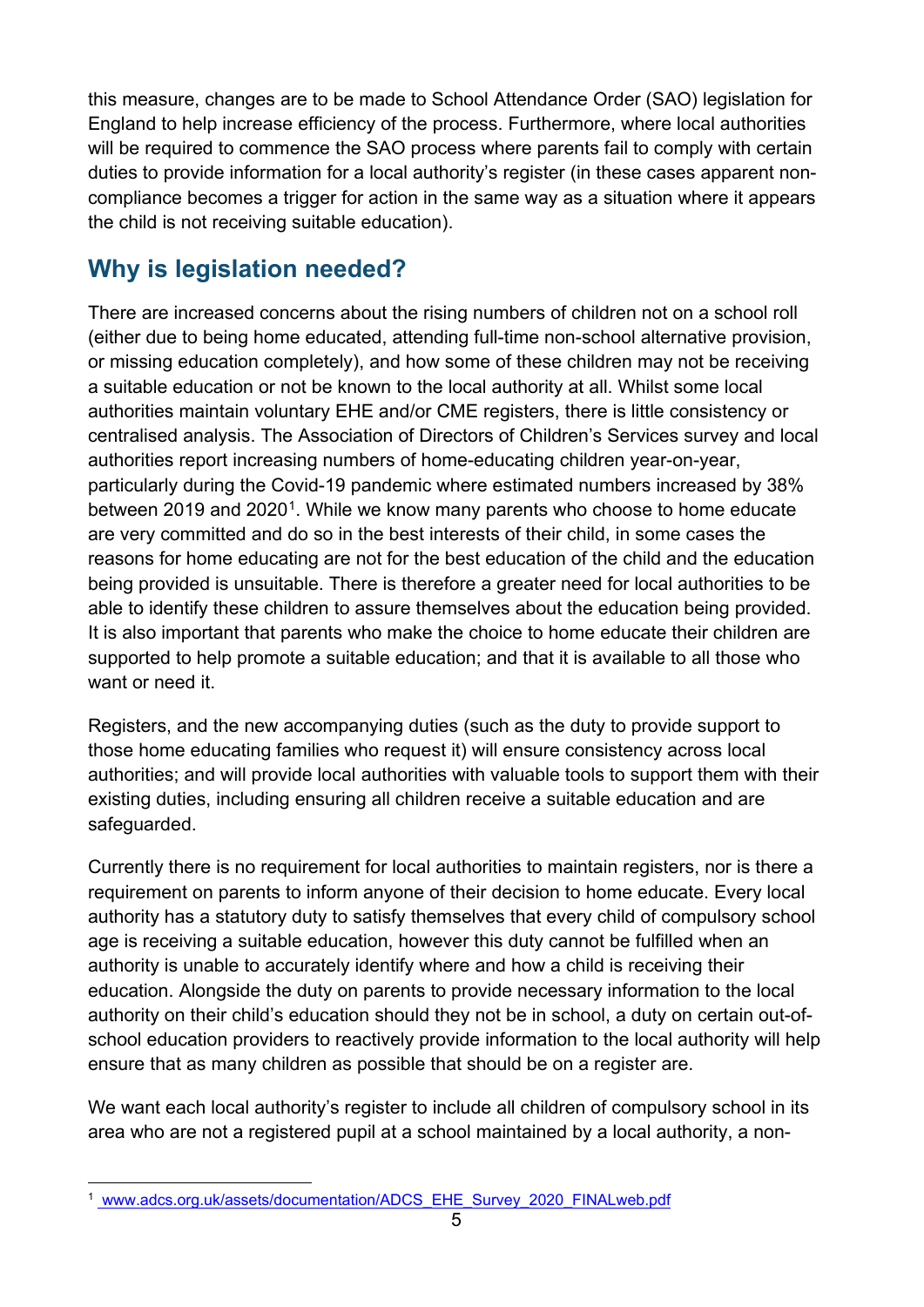maintained special school, an alternative provision academy, or a registered independent school. This means it will include children who have their education arranged by the local authority via section 19 of the Education Act 1996 in settings that are not state-funded schools or registered independent schools. This education is commonly referred to as unregistered alternative provision.

We are aware of instances where CME are receiving part or all of their education in unregistered, and sometimes illegal, education settings. There may be times when a parent of a child tells their local authority that the child is being educated at such a setting and the authority need to check whether this is true. However, the setting may refuse to provide any information and under current law cannot be compelled to do so. There may also be times when a child is attending a setting full-time, but the child's parent conceals this fact from the local authority to avoid the setting being identified as an unregistered independent school. Legislation is therefore needed to ensure that settings in scope share important information with local authorities. Where we know the majority of home educating families are doing so with good intentions and wish to ensure their child is receiving the best education possible, it is also vital that we change the current system, where local authority support to home educating is discretionary and can vary significantly depending on where families live. We want to ensure that all families who home educate and whose children are not registered at a school are able to access the necessary support to help them promote a suitable education for their child. Introducing a new statutory duty for local authorities to provide support to home educating families that request it, will therefore help ensure those home educating families that want or need support are able to access this.

In those cases where local authorities must use the SAO process when a parent does not provide necessary information for a local authority's register, there is also a need to bring the sanctions for not complying with SAOs into line with sanctions for children who are registered at school not attending their school. There is also a need to ensure the SAO<sup>[2](#page-5-0)</sup> processes which currently apply only to maintained schools and pupil referral units are extended to apply to academy schools and alternative provision academies to bring consistency of approach. A breach of a SAO is punishable by a fine of up to £1,000, compared to a fine of £2,500 for the offence of knowingly failing to cause a child to attend the school at which they are registered.

In relation to the enforcement of SAOs, the government intends to tighten up the process and remove the existing need to create a new SAO every time a breach occurs. Currently, if a parent is convicted of failure to comply with a SAO and continues to breach the order by not sending their child to school, the local authority can take no further action to enforce that order. They must go through the process of assessing whether a suitable education is being provided and making a new order and prosecuting the parent for breach of that new order if it is not complied with. It is also not an offence for a parent to comply with an SAO by sending their child to the named school for a single day, and

<span id="page-5-0"></span> $2$  SAOs are the measure available to local authorities where they cannot be satisfied that a parent is ensuring their child receives a suitable education.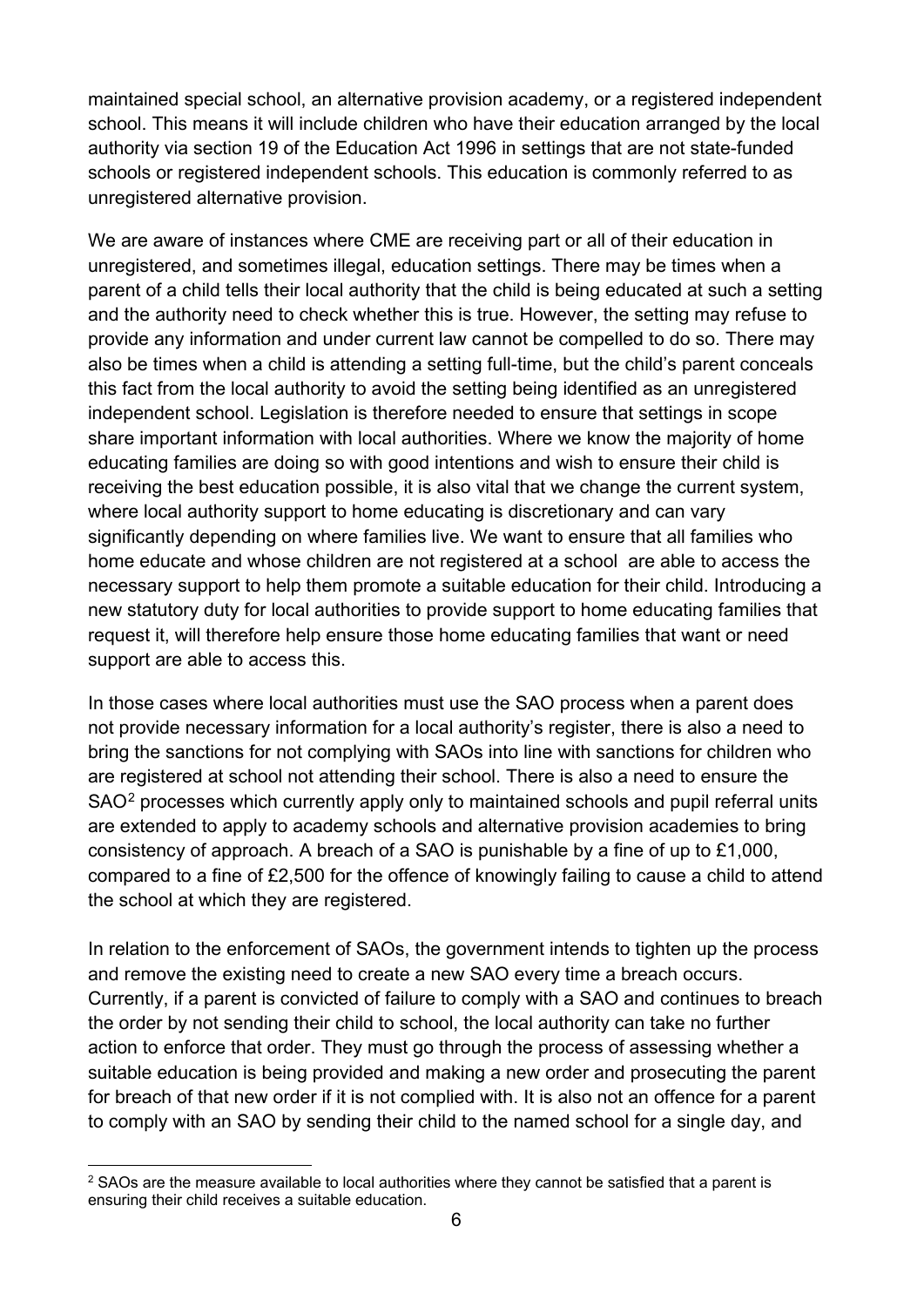then withdraw again.

The government is of the view that this is not appropriate and is unduly burdensome for local authorities. Where a parent is not suitably educating their child after conviction for breach of an SAO, it should not be necessary for the local authority go through the entire process again to ensure a child is suitably educated. This adds up to a lengthy timeframe, during which a local authority cannot be certain that the child is receiving a suitable education.

# <span id="page-6-0"></span>**What is the effect of the legislation?**

The government is establishing a local authority administered registration system for children not in school i.e. children not registered at a relevant school (e.g. due to being electively home educated), children who are flexi-schooled, or children placed partly or exclusively in unregistered alternative provision (with exceptions in regulations). This registration system and its associated duties were confirmed in the government's [CNIS](https://www.gov.uk/government/consultations/children-not-in-school) [consultation response](https://www.gov.uk/government/consultations/children-not-in-school) in February 2022. As set out in that response, the introduction of the registration system will create the following duties on:

- local authorities to maintain registers of Children Not in School
- parents to provide necessary information to local authorities for inclusion on their registers; local authorities will be required to start SAO proceedings should parents not comply with providing this information
- providers of out-of-school education to provide information to the local authority, on request, in cases where they are providing education to an eligible child above a prescribed threshold (which will likely represent a substantial proportion of a child's education), or where the local authority reasonably believes them to be – this includes local authorities being able to impose a civil penalty should providers not comply with such a request
- local authorities to provide support to registered home-educating families where it is requested
- local authorities to share information from their registers
- local authorities to have regard to statutory guidance

The changes to SAO legislation will:

- reduce the statutory timeframes for the issue and process of SAOs to increase efficiency in processing and reviewing orders, and to minimise the time that children may be receiving unsuitable education for
- bring the SAO process for academies in line with maintained schools, therefore creating more consistency among state-funded schools and make the process for local authorities more straightforward
- make it an offence for a parent to withdraw a child who is subject to a SAO from school, except by following the proper procedure for having the SAO amended or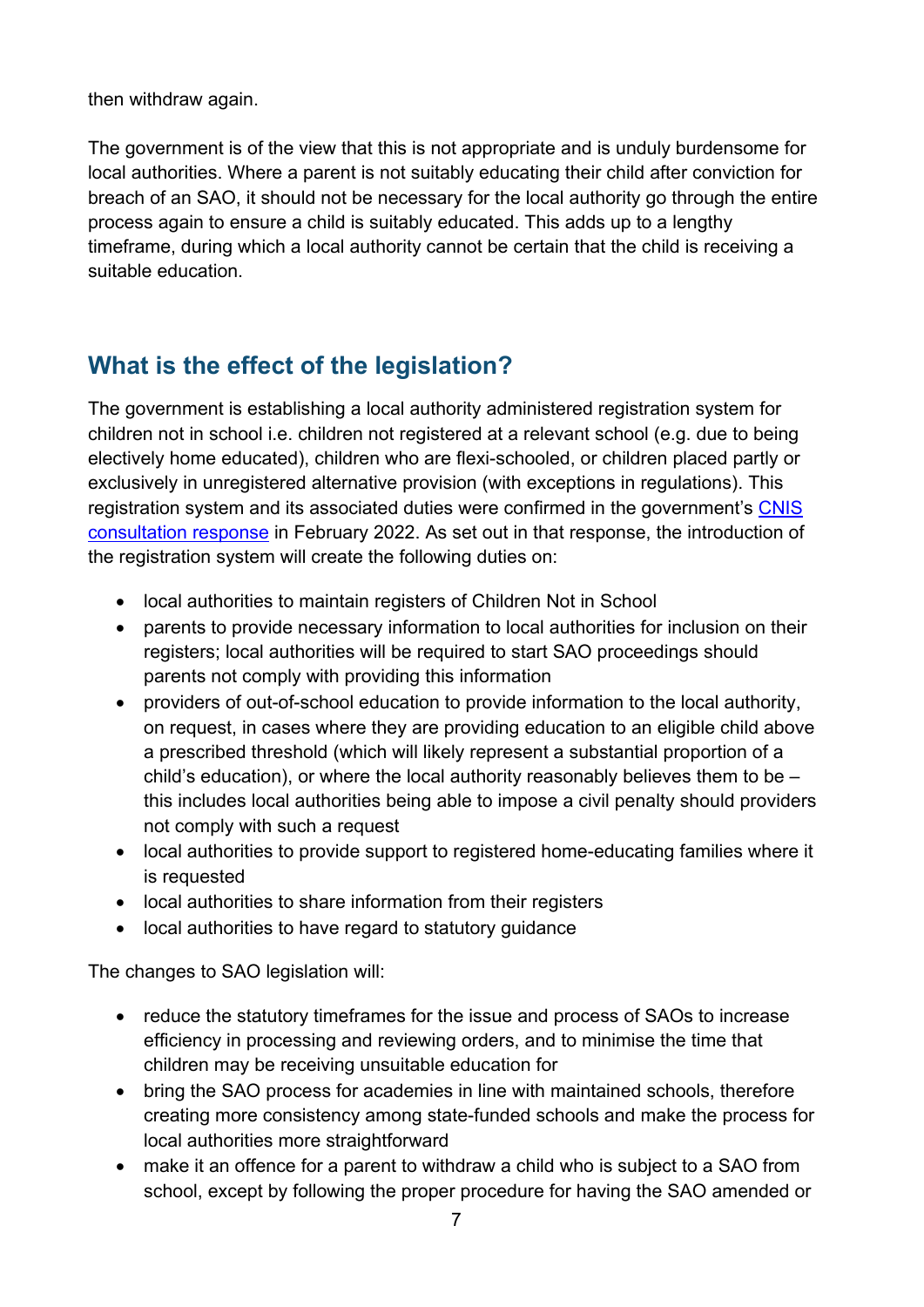revoked; also a parent convicted of breaching an SAO by failing to have their child registered at the named school will be able to be prosecuted again under the same SAO if they continue to breach it in this way

• bring the maximum penalty for a breach of a SAO into line with the offence of knowingly failing to cause a child to attend the school at which they are registered – this would attract a penalty on conviction of up to £2,500 fine or up to 3 months' imprisonment (51 weeks after the commencement of wider changes to sentencing legislation) or both

# <span id="page-7-0"></span>**How will this work in practice?**

#### **Duty of local authorities to keep registers of children not in school**

Each local authority in England will be required to maintain its own register of children who are not in school. A child will be eligible for registration if they are mainly living in the local authority's area, of compulsory school age, and not a registered pupil at a school maintained by a local authority, a non-maintained special school, an Academy school or alternative provision academy, or a registered independent school.

Children of compulsory school age will also be eligible for registration if they are registered as pupils at schools but do not attend school full-time, including 'flexi-schooled' children, children who attend mainstream school part-time but spend the rest of their time in unregistered alternative provision, and children who are registered at school but attend unregistered alternative provision (part-time or full-time) instead.

The registers will need to contain the child's name, date of birth, home address, parents' names and home addresses, and certain details of how their education is being provided (the details to be set out in regulations, including any persons providing some or all of the education and any institutions at which some or all of it is being provided). Other information will be included in the registers and will be set out in regulations. This could include the child's ethnicity and other demographic information, reasons for EHE, any special educational needs, and information about the child's welfare and general circumstances.

Local authorities will be responsible for maintaining the information on the registers and ensuring it is as accurate as possible in relation to each child. This includes any additional or corrected details as well as the deletion of data where appropriate, including when a child on their register is no longer of compulsory school age and so out of scope of registration eligibility. Requirements about how to maintain the registers will be provided in regulations.

#### **Provision of information to local authorities: parents**

The parent of any child who is eligible for registration by a local authority will have a duty to provide the local authority with any of the information that the authority is required to include in the registers (set out above). The parents must also inform the local authority when any of the required information changes or the child ceases to be eligible for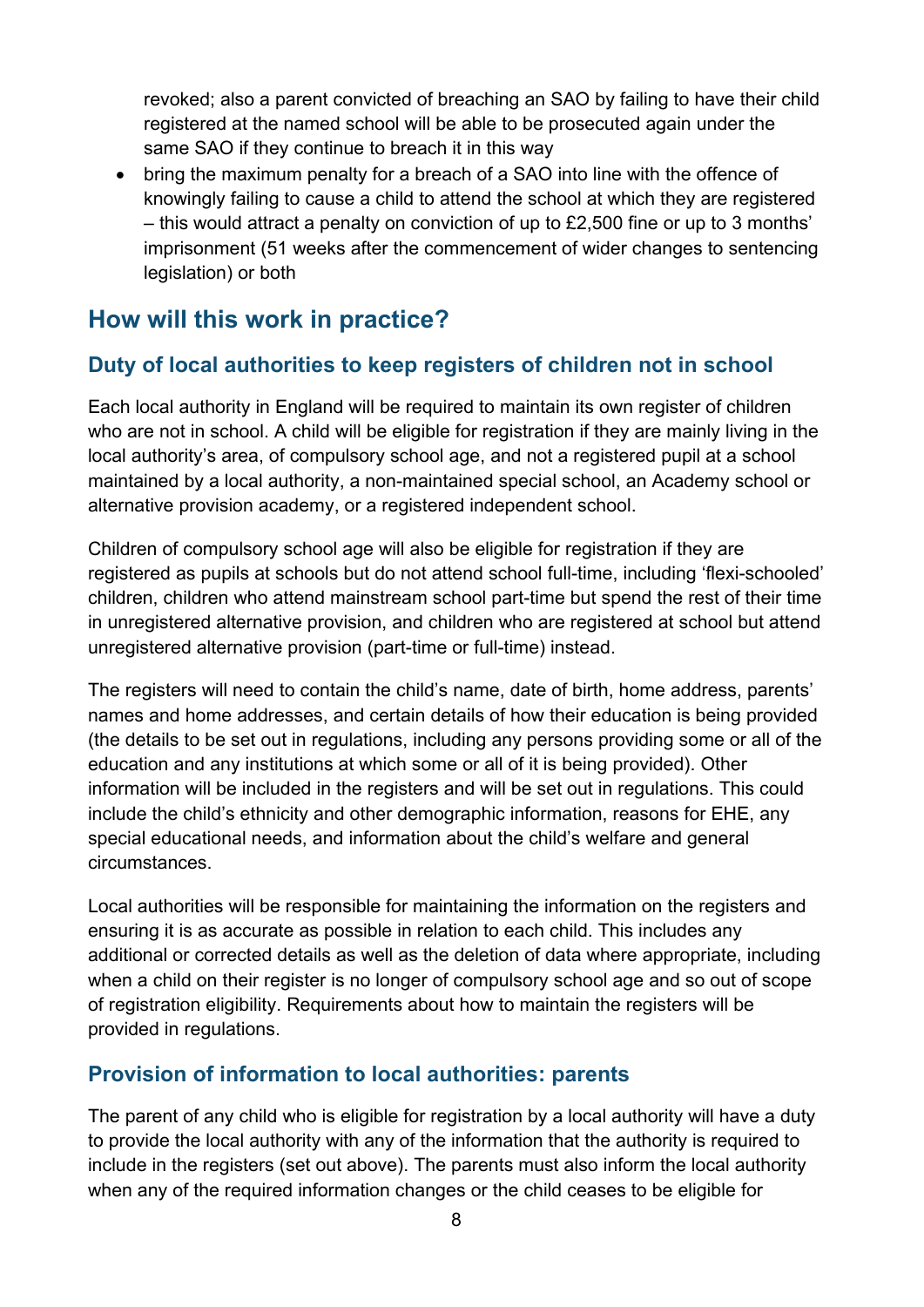registration. Parents will need to provide information to local authorities when their child reaches compulsory school age and meets the other eligibility criteria for registration.

The duty will apply only where the child is electively home-educated (including flexischooled). It will not apply where the child is exclusively in unregistered alternative provision, or attending school part-time and in unregistered alternative provision the rest of the time, as in those cases the parent is normally not responsible for the child's becoming eligible for registration and may not have the required information. In the rare situation where a child is in unregistered alternative provision for part of the time and electively home-educated for the rest of the time, then the duty will apply to the parent.

There is no immediate criminal or civil sanction for breach of this duty. However, it is important to make clear that parents in scope must take the initiative in getting their children registered and must cooperate with local authorities' efforts to populate the registers. On that basis, parents who fail to provide the required information within 15 days will be subject to the existing SAO process, on the basis that a parent's failure to comply with their duties creates a legitimate presumption for the local authority that they need to investigate the suitability of the child's education. This would be achieved through the issue of a preliminary notice, which the parent may respond to in the usual way to in order to satisfy the local authority that suitable education is being received.

#### **Provision of information to local authorities: education providers**

Many electively home-educated children will attend out-of-school education provision as part of their parents' arrangements for securing a suitable education. Some children will also be placed in unregistered alternative provision settings. The legislation will require such out-of-school education providers and unregistered provision to provide information to local authorities. Local authorities will have the power to request that such settings provide information for the register.

Where a child is registered in a local authority's CNIS register and the local authority reasonably believe that the child is attending a setting for more than a prescribed proportion of their education (specifics to be set out in regulations), or they reasonably believe that one or more eligible children are doing so (even if they do not know the identities of those children), the local authority will have the power to give a notice to the provider requiring them to confirm whether they are providing education to an eligible child; and, if so, to provide the child's name, date of birth and home address and the name and home address of each parent of that child. This is a vital element of the measures that will significantly aid the identification of eligible children, and to crossreference information on the registers. Regulations will create exceptions to the duty so that specified, unintended out-of-school settings or arrangements are not brought in scope due to a technicality. This could include informal groups of home educating parents or museums that offer extensive educational programmes to children.

Where a person fails to comply with a notice to provide information within 15 days, or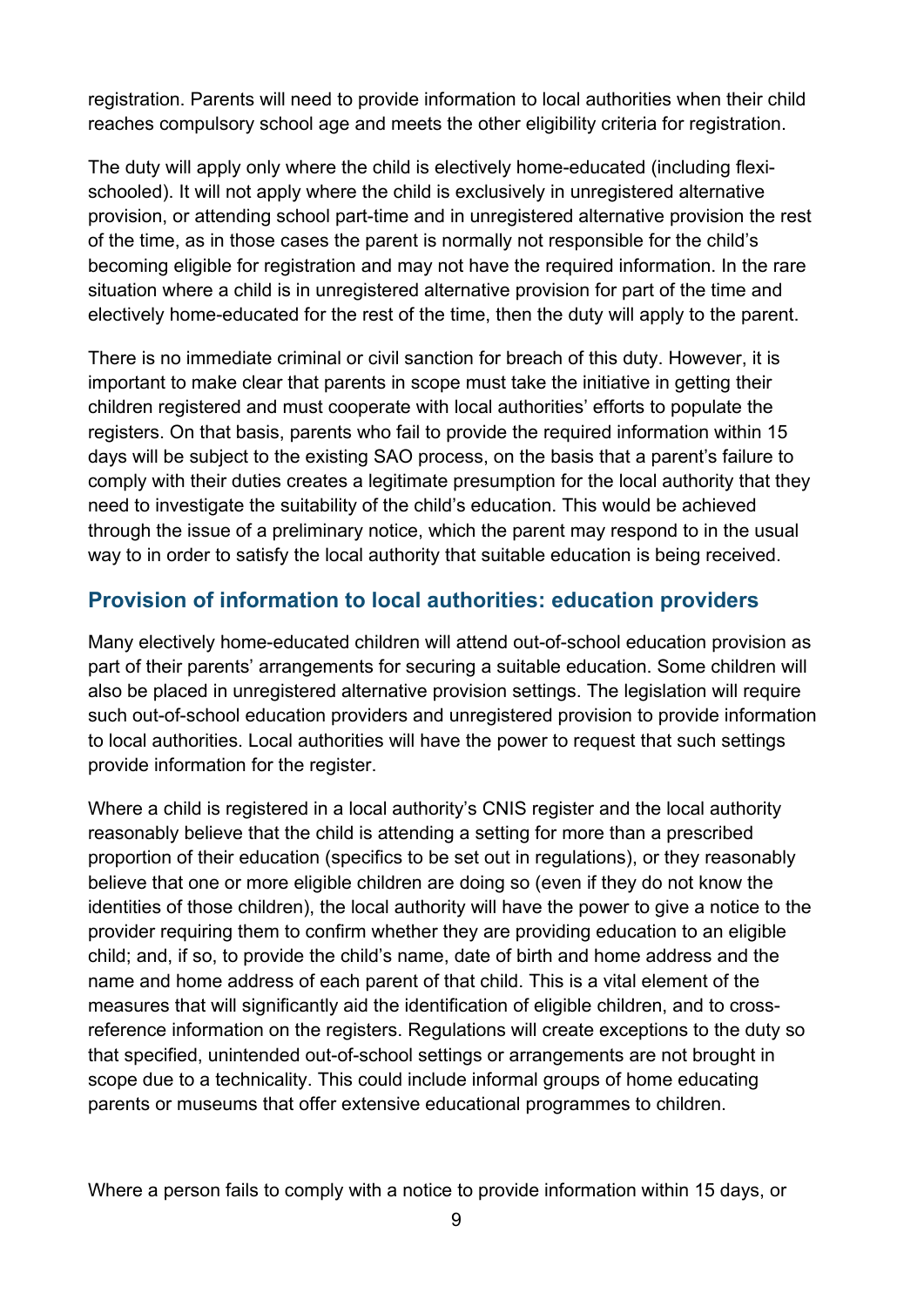provides false or incorrect information, the local authority may issue a warning notice of their intention to impose a civil financial penalty on that person. The notice should explain why they intend to issue a penalty, the amount of the penalty, and how and when the person can make representations about the matter.

The local authority must consider any representations made by a certain deadline. Having done so, or where no representations have been made, the local authority will be required to either give the person a penalty notice or inform the person that they do not intend to give them a penalty notice. A penalty notice should set out the amount to be paid, the time for payment, the methods of payment, the consequences of non-payment, and details of how to appeal. The penalty will be set in regulations at £2,500 and payable within the deadline set out in the penalty notice (which must be at least 28 days of the issue of the notice). If the person fails to pay, the penalty will increase to a higher amount (set out in regulations) and become recoverable as if it had been imposed in an order made by the county court. A person given a penalty notice will have a right of appeal to the First-tier Tribunal.

#### **Use of information on the register**

At present, local authorities are not under a duty to share information with the Department relating to children not in school. Under the new legislation, local authorities must, if the Secretary of State so directs, provide the Secretary of State with information of a prescribed description from their registers. This could include information relating to an individual child or aggregated information.

Local authorities will be able to provide information from their registers, including personal data and sensitive personal data, to persons specified in regulations, which will likely include the police and health bodies, when they consider it appropriate for the purpose of promoting or safeguarding the education, safety, or welfare of a child, $^3$  $^3$  or any other person under the age of 18.

Where a local authority becomes aware that a child on their register will move, or has moved, to the area of another local authority in England, the local authority must also provide the other authority with the information contained on their register relating to that child. This is an important element to ensure that children do not drop off local authority registers should they move out of the area.

#### **Support**

Every local authority must provide or secure the provision of support to any parent of a child registered in the authority's CNIS register to promote the education of that child, where this is requested by their parent.

This duty to provide support is limited to parents who are electively home educating their children only. It will not apply where a child is registered at a school, or where the local

<span id="page-9-0"></span><sup>&</sup>lt;sup>3</sup> A 'child' as per the Education Act 1996 is someone of or under compulsory school age. (See section 8 of Education Act 1996 for definition of 'compulsory school age'.)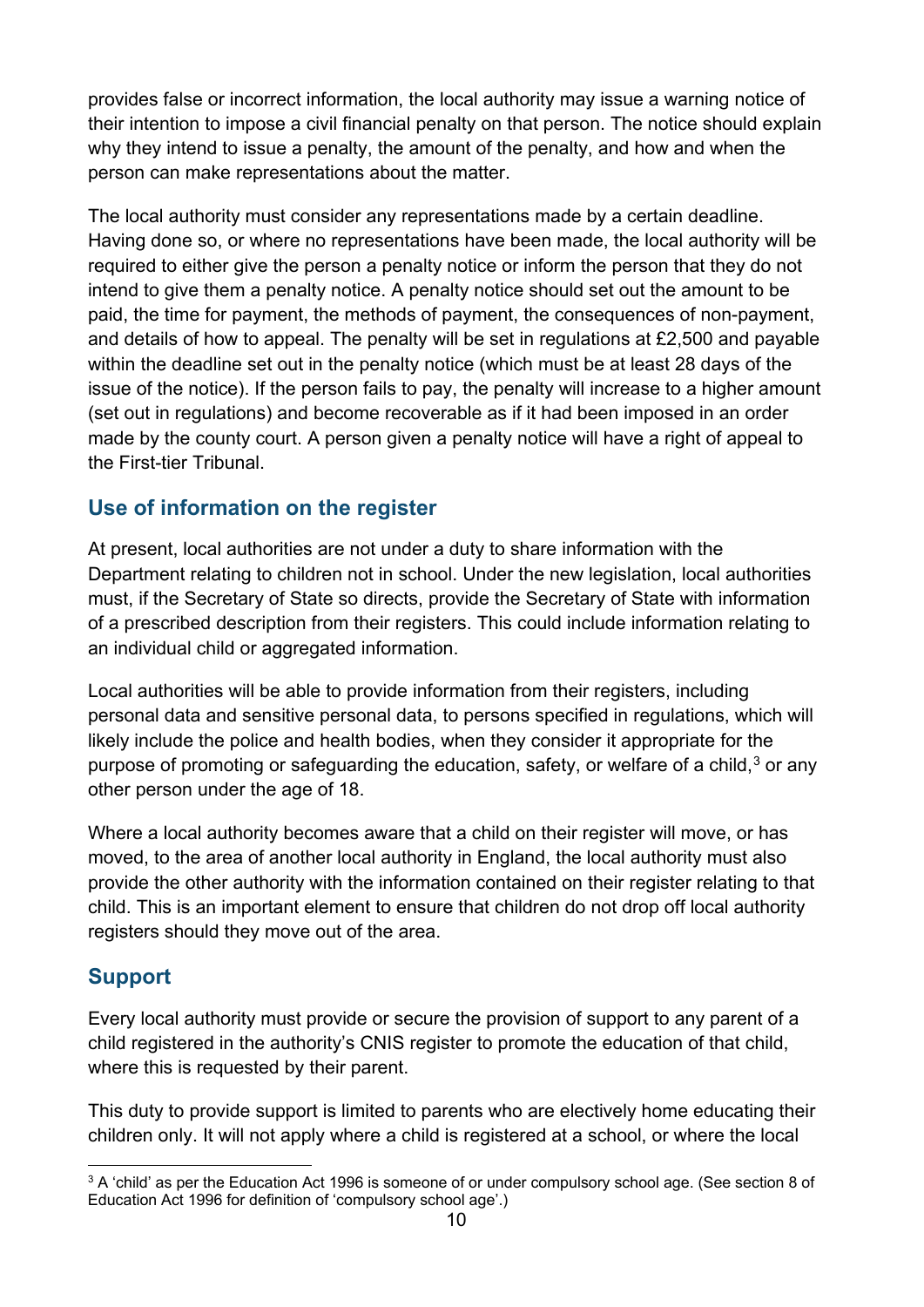authority is required to make arrangements for the child's education under section 19 of the Education Act 1996 or section 42 of the Children and Families Act 2014, i.e. those in alternative provision and those with an education, health and care plan, where local authorities already have relevant duties.

The nature and amount of the support are at the local authority's discretion whilst considering the parent's initial request. In guidance, we will set out expectations that support is provided to any child whose parents request it, tailoring the level and nature of the support to the degree of the child's needs. More support should be offered to those children that need it most, for instance whether a child has special educational needs or is a child in need.

The support should be provided for the purpose of promoting the education of the child in question. Statutory guidance will set out that the support should, as a minimum, aim to help the parent to ensure that the child is receiving an efficient, full-time, suitable education. If the child's education is already meeting that standard without support from the local authority, any requested support should be aimed at further improving the child's education.

The support that may be provided by local authorities could include, but is not necessarily limited to, the following:

- advice about education of the child
- information about sources of assistance for the education of the child
- provision of facilities, services, or assistance (including financial assistance)
- access to non-educational services or benefits

If the parent has asked for a particular form of support, then that should be considered, though the authority will remain free to decide not to provide what has been asked for. If the parent has set out any relevant information about the child's circumstances or needs, then those should also be considered.

#### **Guidance**

The new legislation provides that the Secretary of State may give statutory guidance to local authorities in England about their new duties and functions under sections 436B to 436H. Local authorities in England must have regard to the guidance.

#### **School Attendance Orders**

New legislation will amend the School Attendance Order (SAO) process in England. Sections 437 to 443 of the Education Act 1996 will continue to apply in Wales. New sections 436I to 436Q will be added to the Act setting out the process for SAOs in England only. These provisions will create two new scenarios where the local authority must issue a 'preliminary notice' (requiring the parent to evidence that their child is receiving a suitable education): in cases where it appears that a parent of a child who is or may be eligible for inclusion on the CNIS register has been asked for information by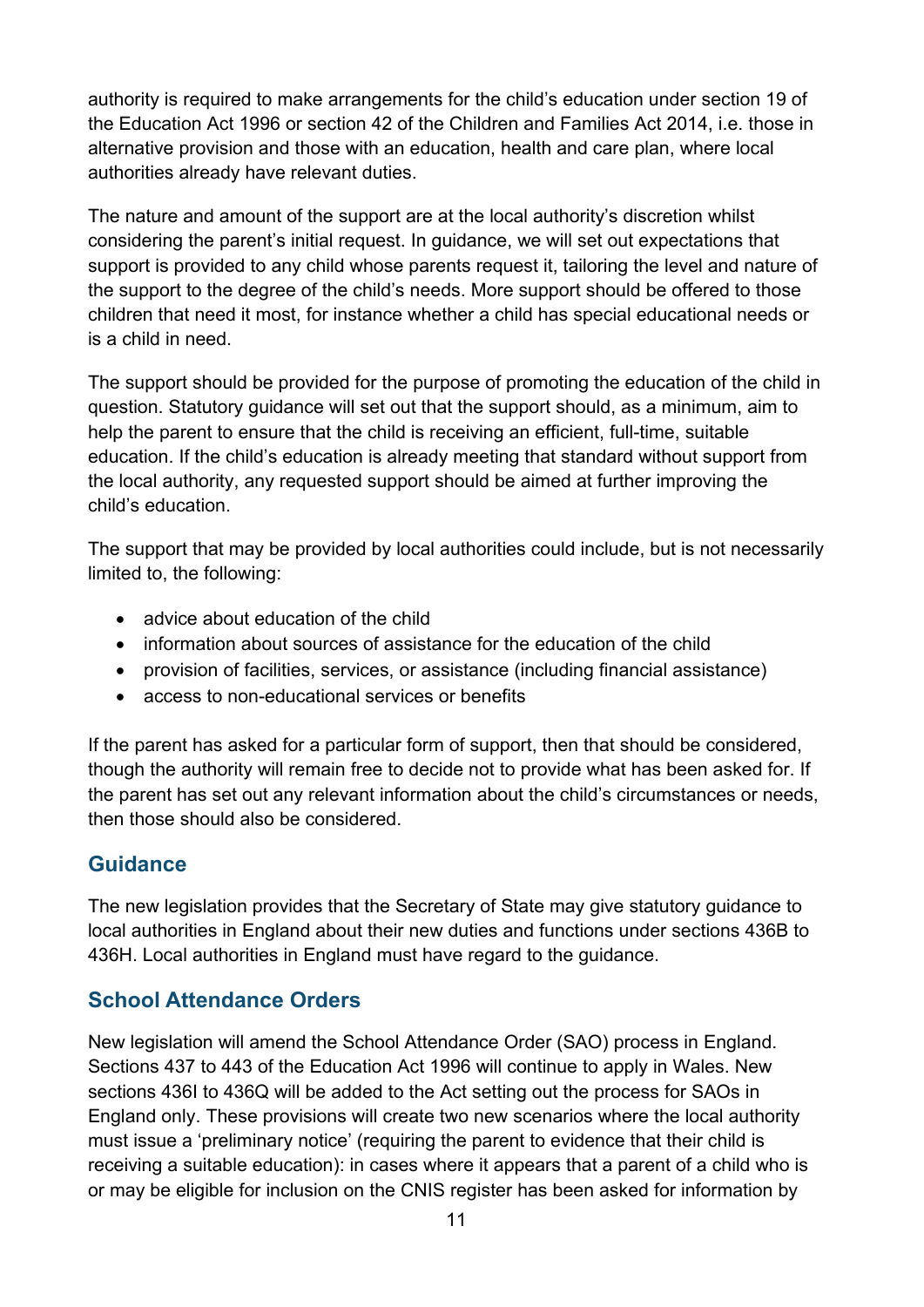the local authority to help the authority work out whether the recipient is the child's parent and / or whether the child should be registered, and has failed to provide the requested information or provided incorrect information to the local authority; and in cases where the person appears not to have complied with some of the parental duties described above under section 436D ('provision of information to local authorities: parents'). A flowchart outlining the new process of considering and issuing of SAOs in cases where a child appears not to be receiving suitable education can be found on page 12.

The new process for England is that a parent who receives a preliminary notice will have no less than 10 days to satisfy the local authority that their child is receiving a suitable education. This minimum timeframe has been shortened from 15 to 10 days as we want to ensure that the time when any child that could be in potential receipt of unsuitable education to be kept to a minimum. Additionally, the preliminary notice will need to be issued by the local authority within 3 days of the event that triggers their duty to issue it. This is a relatively short timeframe on account of the importance for local authorities to act immediately once they have legitimate reason to believe they must investigate whether a child is receiving a suitable education.

The changes will make the process for and effect of SAOs more similar for academy schools and alternative provision academies to the current process for maintained schools. This means that an academy school may be named in the SAO if admitting the child would not take the academy school above its published admission number or, if that rules out all academy schools (and maintained schools) in a reasonable distance of the child's home, an academy school may be chosen, as may a maintained school, if it is reasonably close to the child's home. As academy schools will be treated the same as maintained schools, they cannot be specified in a school nomination notice if the child's admission would force the school to take prejudicial measures to avoid exceeding the infant class size limit.

The local authority will continue to be required to consult the governing body of any maintained school they intend to name in the SAO or offer the parent an alternative choice. Following this consultation, the local authority will still be required to inform the governing body if they still intend to do so. Where the named school is an academy school or alternative provision academy, the local authority has a duty to consult with, and serve notices on, the proprietor.

The local authority will need to give this notice to any maintained schools or academy school or alternative provision academy it intends to name within the SAO or offer as alternatives within 15 days of the expiry of the deadline set out in the preliminary notice.

A governing body or proprietor served with a notice of intention to name will have a 10 day period in which to apply to the Secretary of State for a direction that their school should not be named in the SAO. If the Secretary of State gives a direction, the local authority must choose a school or schools in accordance with that direction.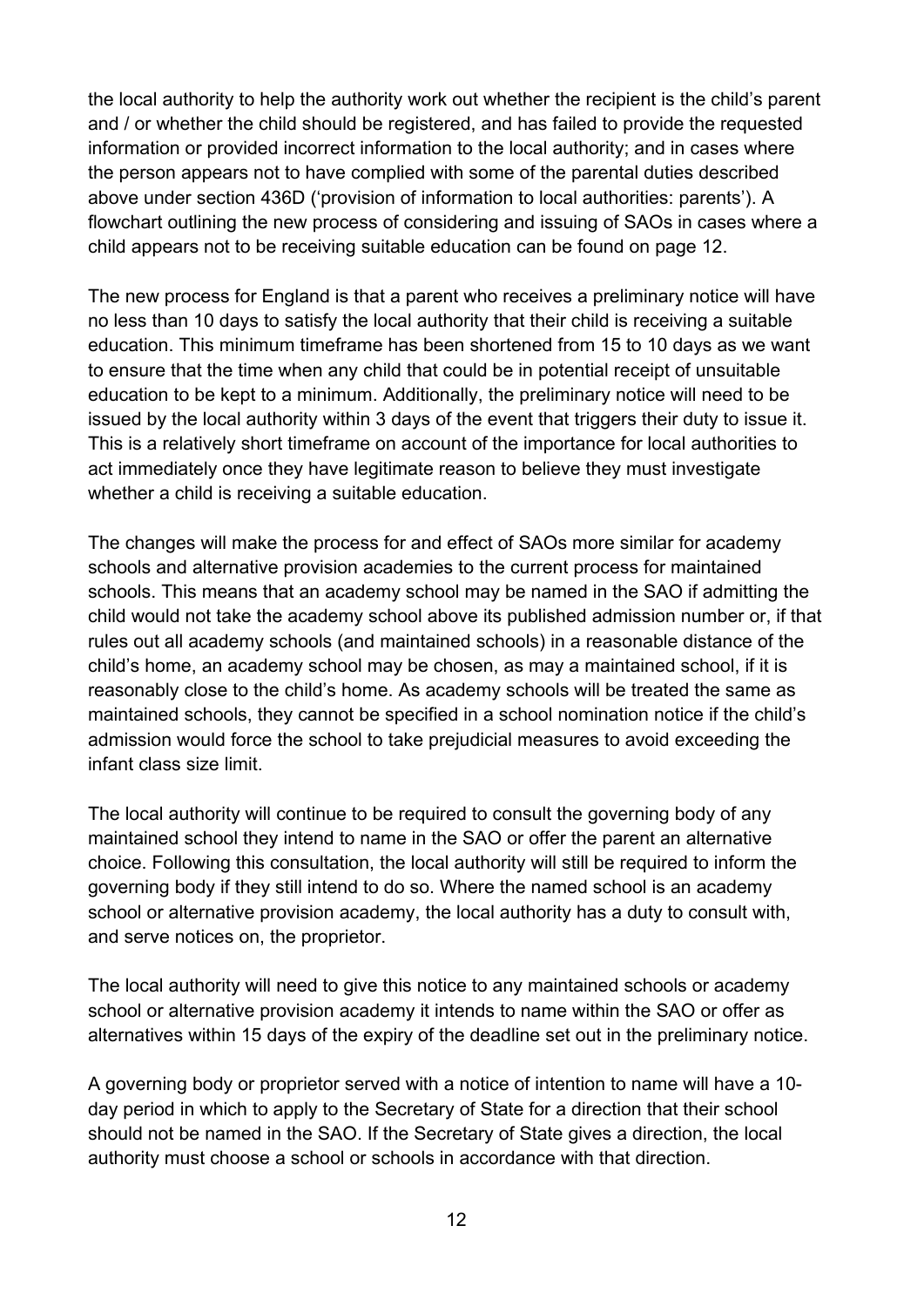Having narrowed down the list of possible schools, the local authority will need to notify the parent of their intention to make an order, identifying the school they intend to name in the SAO and, if they wish, one or more alternative options for the child to attend. The local authority will need to serve the notice (known as a 'school nomination notice') on the parent within three days of the school's deadline for making an application to the Secretary of State. However, if there is an application, the local authority will need to wait for the Secretary of State's decision before notifying the parent. The local authority will need to issue an order naming that school within three days of the direction.

A parent who receives notice that an SAO is to be issued will be able to influence which school is named in the order in three ways:

- if the notice offers more than one school, they may state a preference for one of the schools mentioned in the notice and that school must be named in the order
- they can try to get the child admitted to a school that is not named in the notice:
	- $\circ$  they may apply for the child to be admitted to an academy school or alternative provision academy or a school maintained by a local authority and, if the child is admitted that school must be named in the order
	- $\circ$  if the parent wishes their child to attend a fee-charging school, they can apply to the local authority asking them to pay the fees. If the child is admitted and the application for fee-payment is granted, then the school must be named
	- $\circ$  they can apply for the child to be admitted to a fee-charging or other school that is not maintained or an academy school or alternative provision academy, without asking for any fees to be paid by the local authority; if the child is admitted, the local authority must decide whether the school is suitable and, if so, name it in the SAO

In each of these options, the parent will have 10 days in which to notify the local authority of their decision.

With the school selection process complete, the local authority will need to serve the SAO upon the parents. The local authority will need to do this within three days of confirming which school is to be named.

Depending on the type of school named in the SAO, the local authority will need to inform the governing body and head teacher, or proprietor, that their school, academy or alternative provision academy is to be named within three days of making that decision. Proprietors of all those types of schools will have a duty to admit that child to their school once the SAO is issued.

Service of a SAO upon a parent will be able to be carried out by 'any effective method', meaning that if a notice or order is received by the parent, then it is deemed to have been properly served, no matter how it was done. This will provide local authorities with more flexibility in how they ensure an SAO is issued and received and strengthen their ability to enforce it, should it be breached.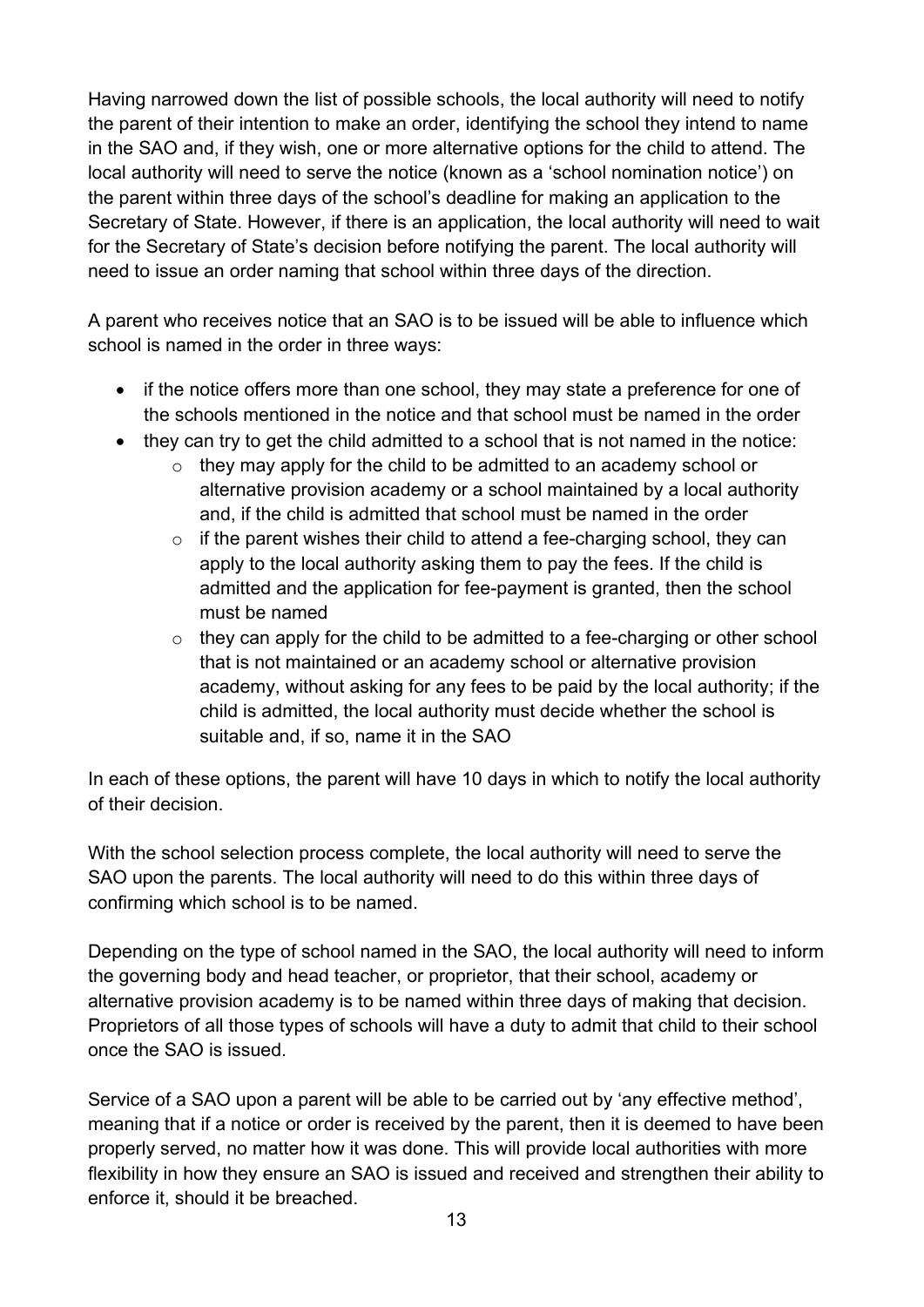#### **Failure to Comply with School Attendance Order**

Any ongoing failure to comply with an SAO that is in force will be an offence for which the parent can be prosecuted and convicted. This means that a parent who does not comply with the SAO by sending their child to the named school, is prosecuted and convicted for this non-compliance, and then still does not have their child registered at the school can be prosecuted for breaching the SAO again. This is a change to the current law, which says that a parent cannot be found guilty of breaching the same SAO twice, meaning that if they are convicted and still do not comply, a new SAO must be issued before any further enforcement action can be taken.

As under current law, the SAO will remain in force until it is revoked by the local authority or terminated by a court or until the child ceases to be of compulsory school age. Revocation may occur if the parent is able to demonstrate to the local authority that their child will be receiving a suitable education otherwise than at school, or if the recipient of the order demonstrates that they are not the child's parent. Guidance will be given to local authorities about how to handle revocation requests, recommending that they should normally seek to convene a meeting with the parent and representatives of the school to discuss the matter. A flowchart outlining the process of revocation requests and prosecutions of SAOs can be found on page 13.

Where an SAO is in force in relation to a child and the child is registered at the school named in the order, it will be an offence for the child's parent to cause the child's name to be deleted from the register except as part of the statutory process for amending or revoking an SAO. This is to prevent a parent withdrawing their child from school so that the child can be educated entirely otherwise than at school (or not educated at all) without satisfying the local authority that the child will be suitably educated.

Allowing a parent to deregister their child in these circumstances without a sanction would undermine the force of the SAO and its effectiveness as a means of ensuring a child's suitable education, as it would allow a parent to simply register a child for a short period to comply with the order but then withdraw to potentially provide unsuitable education without consequence. If the parent tries to get their child's name removed from the register but fails, then the offence will not be committed.

The penalty for breach of an SAO will be a fine not exceeding £2,500 or a term of imprisonment of up to 3 months (which will become a maximum of 51 weeks after wider changes to criminal sentencing law come into force) or both. This will be an increase from the current maximum sentence of a fine of £1,000 and will bring the sanction for breach of an SAO in line with the sanction for the offence of knowingly allowing a registered pupil's non-attendance. This will remove the incentive of a lower punishment that may encourage a parent to withdraw their child from school under the guise of home education to avoid a higher fine for non-attendance.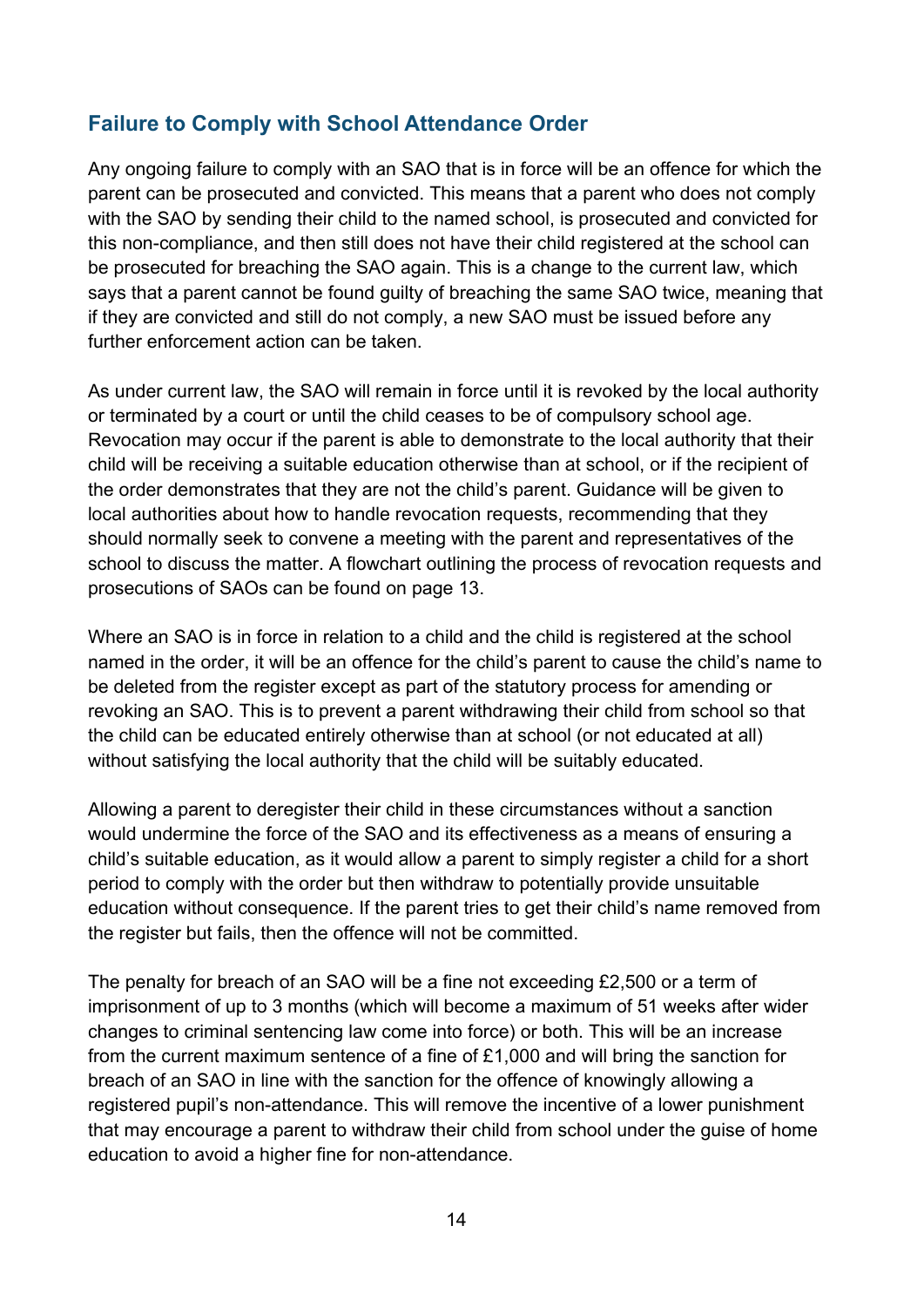#### **Flowchart outlining the School Attendance Order (SAO) process in England**

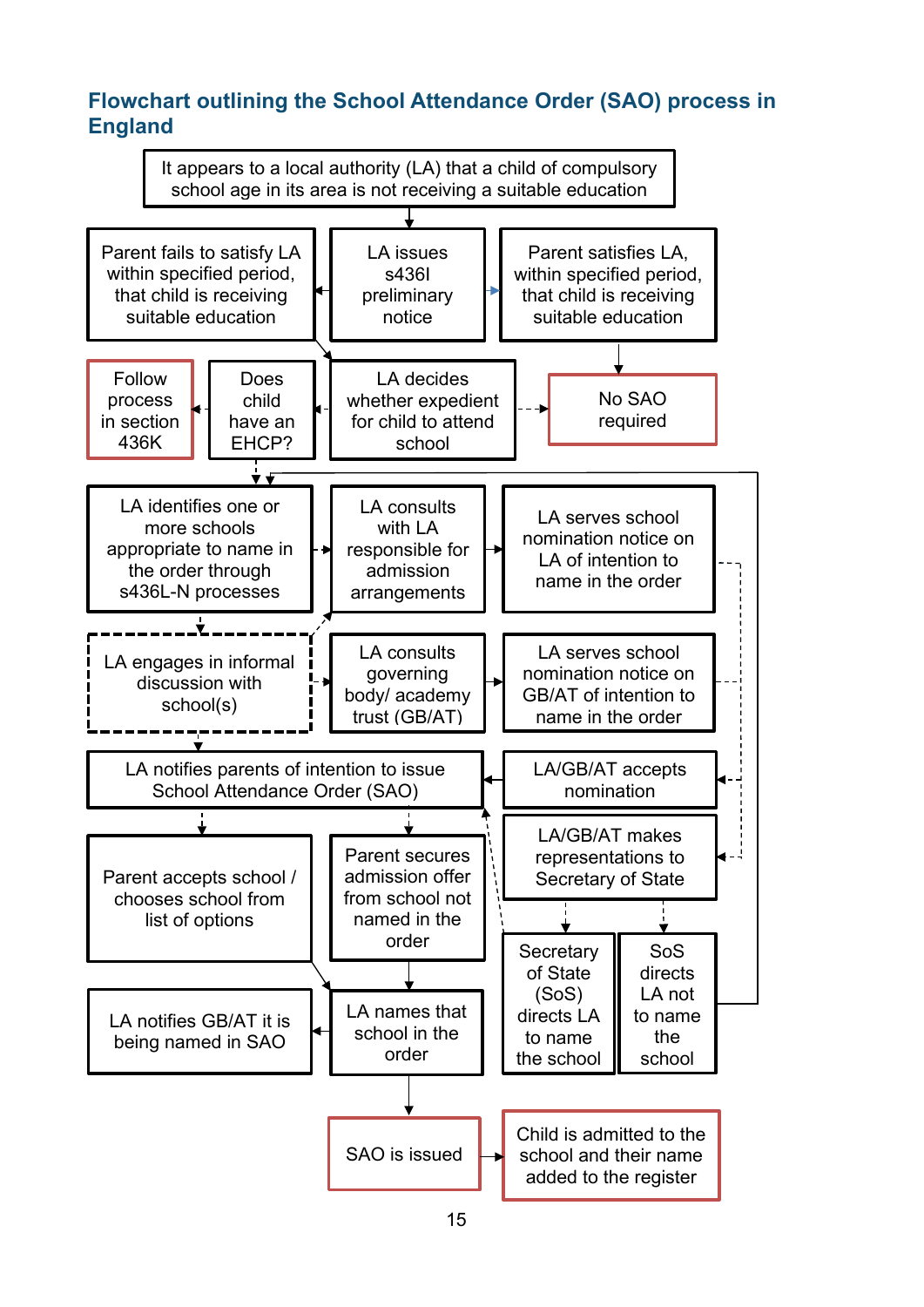#### **Flowchart outlining the SAO compliance and prosecution process in England**



#### **Flowchart Key:**

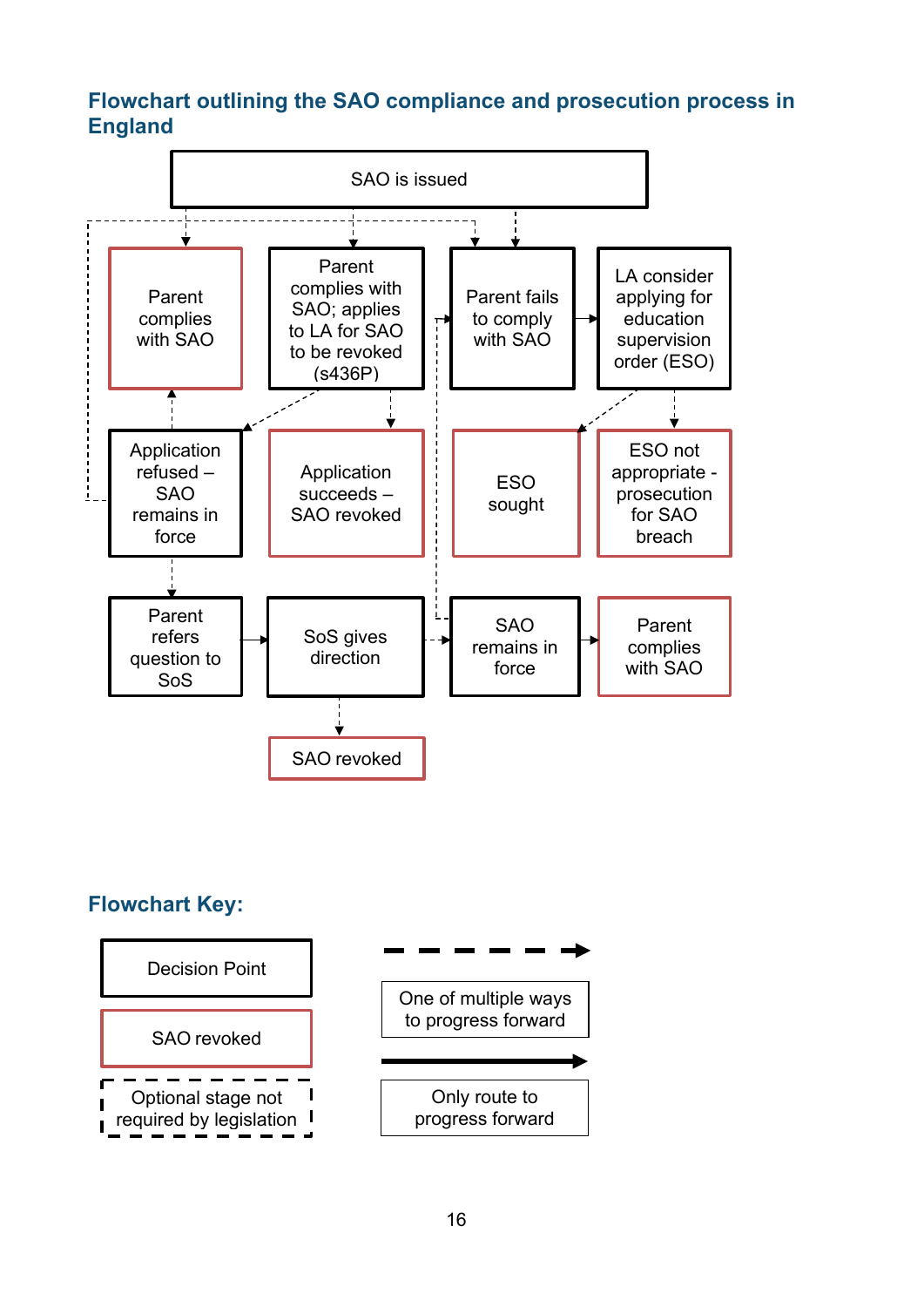# <span id="page-16-0"></span>**Key questions and answers**

#### **Why should local authorities have a duty to register children not in school? Why is this necessary when many parents home educate their children well?**

The move to require local authority registration is not intended to undermine privacy, nor will it interfere with parents' right to educate their child in a way and with methods as they think best and appropriate. While we know many parents who home educate their children are often very committed and do this well, this is not the case for all. Some will not be receiving a suitable education or having their needs met. Notification to a local authority that a child is receiving home education and collecting information on all children who are not in school will help local authorities to plan and target their resources to children who are truly missing education and to safeguard where it is needed. In addition, it will help them to plan their resources for complying with their duties under existing law and the new duty to provide support where it is requested. This will help ensure home educating parents, who would like or need it, are supported to promote a suitable education for their child.

#### **Isn't home-schooling socially harmful?**

Elective Home Education is not considered an inherent safeguarding risk. Most parents who take up the weighty responsibility of home education do a great job, and many children benefit from being educated at home. Suitable education is not simply a matter of academic learning but should also involve socialisation. Most home education considers this and is a social experience with other home educators and/or in other educational settings.

#### **Do the Children Not In School measures give additional powers to local authorities to assess home education?**

The Children Not In School and School Attendance Order measures do not feature additional or amended powers for local authorities to assess education. The government's view is that authorities' existing powers and duties, if used in the way set out in the government's guidance, are enough for a local authority to determine whether the provision is suitable.

The Children Not In School registers and duty to provide support to home educators will help toward ensuring that no child is missing education and providing a complete list of children who are not in school. This will help relevant support be targeted to where it is needed most.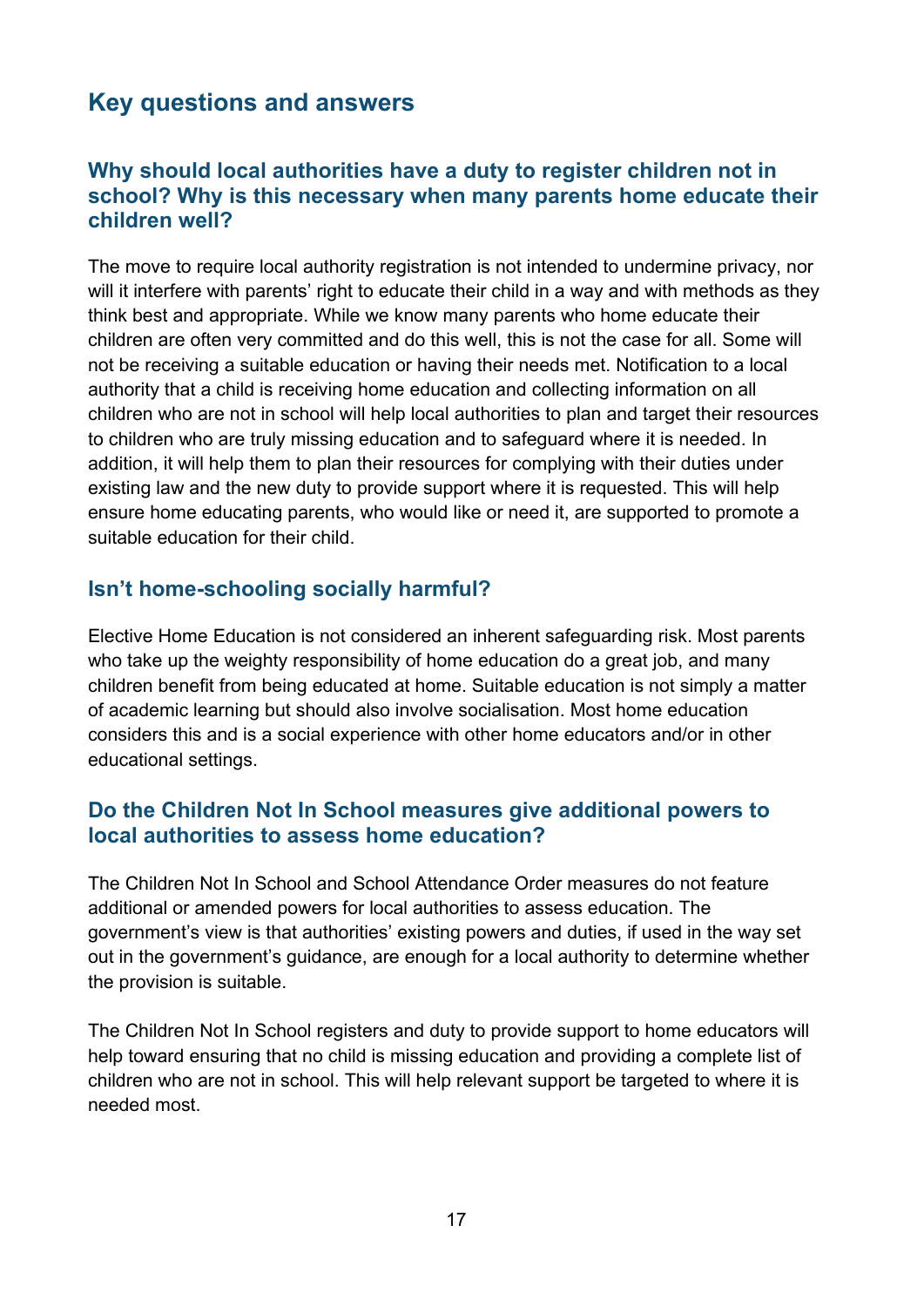#### **Why are children educated in unregistered alternative provision in scope of Children Not in School measures? Don't local authorities already possess information related to alternative provision in their area?**

We want registers to include all children of compulsory school age educated in unregistered settings. Some home education arrangements aside, in practice, this should only happen when the local authority or school has arranged suitable education, commonly called alternative provision, under section 19 of the Education Act 1996.

Whilst these children will be known by the local authority, we believe it is important that the new registers contain all children of compulsory school age who are being educated whilst not on a school roll, as well as those that receive *some* of their education otherwise than at a mainstream education setting (e.g. those who are flexi-schooled). We do not want to include children where a school has arranged alternative provision in an unregistered setting and so we intend to make regulations creating exceptions for these children. In these cases, the pupil remains on the school roll and the school is responsible for the education they receive and therefore we feel should not be in scope for the local authority registers.

#### **What data will be required for the Children Not In School measures and how will it be maintained?**

Local authorities will be responsible for maintaining the information on their registers and ensuring it is as accurate as possible. This includes any additional or corrected details as well as the deletion of data where appropriate. Recommendations on how to maintain the registers will be provided in departmental guidance.

Local authorities will be able to provide information about the contents of their registers, including personal data and sensitive personal data, to persons or agencies specified in regulations. They will be able to do so when they consider it appropriate for the purpose of promoting or safeguarding the education, safety, or welfare of a child. It is anticipated that such persons may include the police and health bodies.

#### **Are School Attendance Orders a suitable consequence for parents who don't provide information for registers?**

The government does not intend to criminalise parents who fail to provide information for their home-educated child to be registered with the local authority. Ultimately, the important issue is that the child receives a suitable education and so the most appropriate response to a failure to register is to take steps to determine whether the child is being suitably educated and, if not, to get that child into school. The use of existing SAO procedures, strengthened by the reforms in this Bill, will help local authorities to achieve this aim and the best outcome for the child.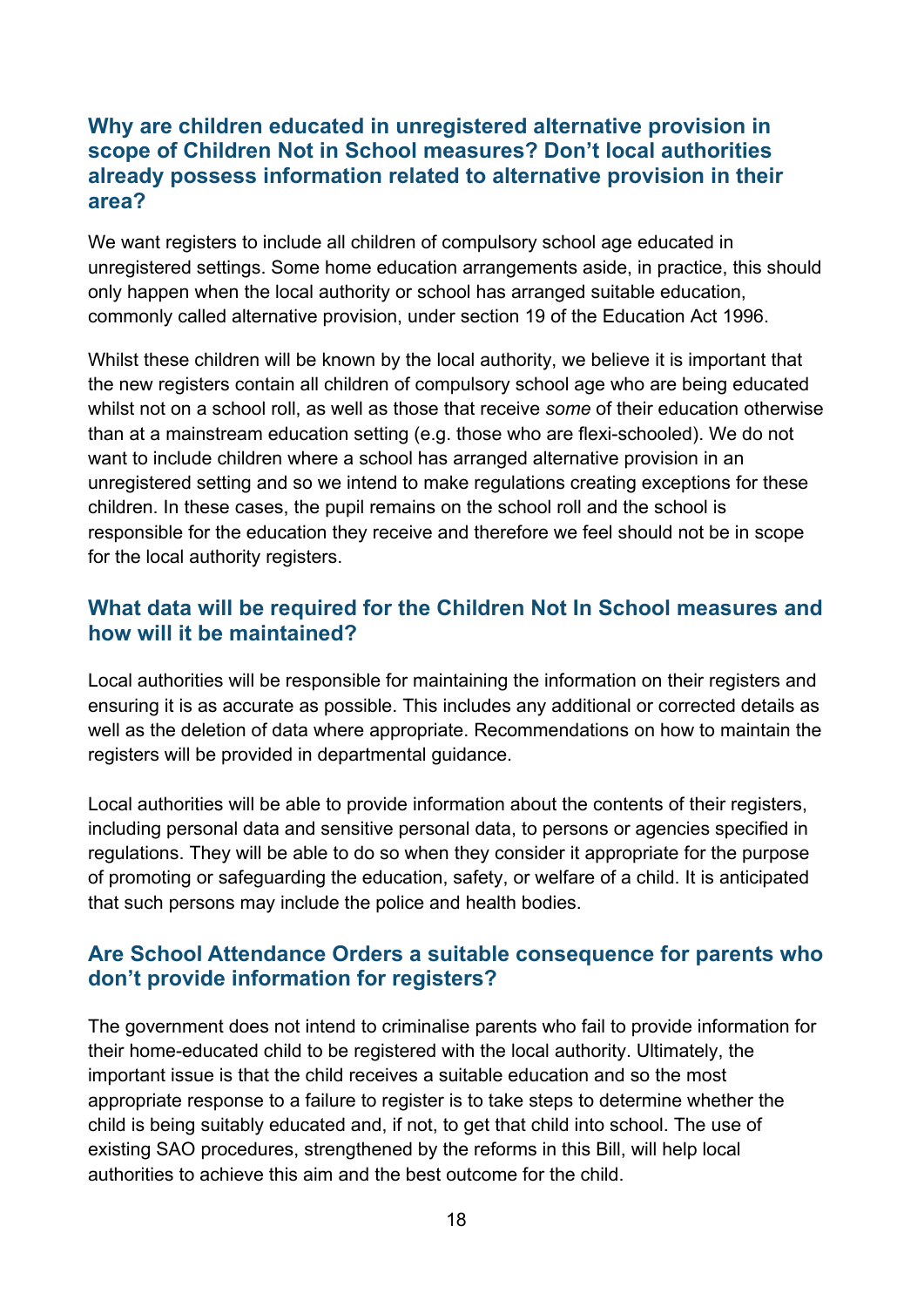# <span id="page-18-0"></span>**Part 2: Additional detail on Delegated Powers**

The government is seeking the following powers to make regulations as part of these measures:

- Regulations making exceptions to the eligibility of a child for inclusion on a local authority's Children Not in School register
- Regulations prescribing certain details to be included on Children Not in School registers
- Regulations about the format and keeping of Children Not in School registers
- Regulations setting the threshold for a provider of out-of-school education to be required to provide information to the local authority
- Regulations making exceptions to the duty on proprietors of out-of-school education to provide information to the register
- Regulations setting monetary penalty for failure by an out-of-school education provider to provide information and regulations setting the increase in the penalty if paid late
- Regulations prescribing the categories of information that a local authority must provide to the Secretary of State
- Regulations prescribing categories of persons to whom local authorities may provide information
- Prescribed form of School Attendance Orders

In addition to the above, we will also seek powers to create statutory guidance on children not in school registration and use of School Attendance Orders.

#### <span id="page-18-1"></span>**Regulations making exceptions to the eligibility of a child for inclusion on local authority Children Not in School registers**

#### <span id="page-18-2"></span>**What does this delegated power do?**

Each local authority in England will be required to keep a register of certain eligible children in their area. Two types of children of compulsory school age will be eligible: those who are not registered as pupils at 'relevant schools'<sup>[4](#page-18-4)</sup>, and those who receive some, or all, of their education otherwise than at school with the school's agreement.

The Secretary of State will have the power to make regulations specifying the circumstances where a child who is registered at school is not eligible for registration, despite receiving some or all of their education otherwise than at school. This is mainly intended to ensure that children who are educated otherwise than at a relevant school on a very short-term basis (for example, a school teacher takes their class to a museum for the day) and children in certain kinds of unregistered alternative provision are not eligible for registration.

# <span id="page-18-3"></span>**How does the government intend to use this power**?

The regulations will set out the circumstances where children who would be eligible to be included in their local authority's register, due to being registered at a relevant school but absent

<span id="page-18-4"></span><sup>4</sup> 'Relevant schools' for the purposes of the duty to maintain the register are schools maintained by local authorities, non-maintained special schools, Academies, and alternative provision Academies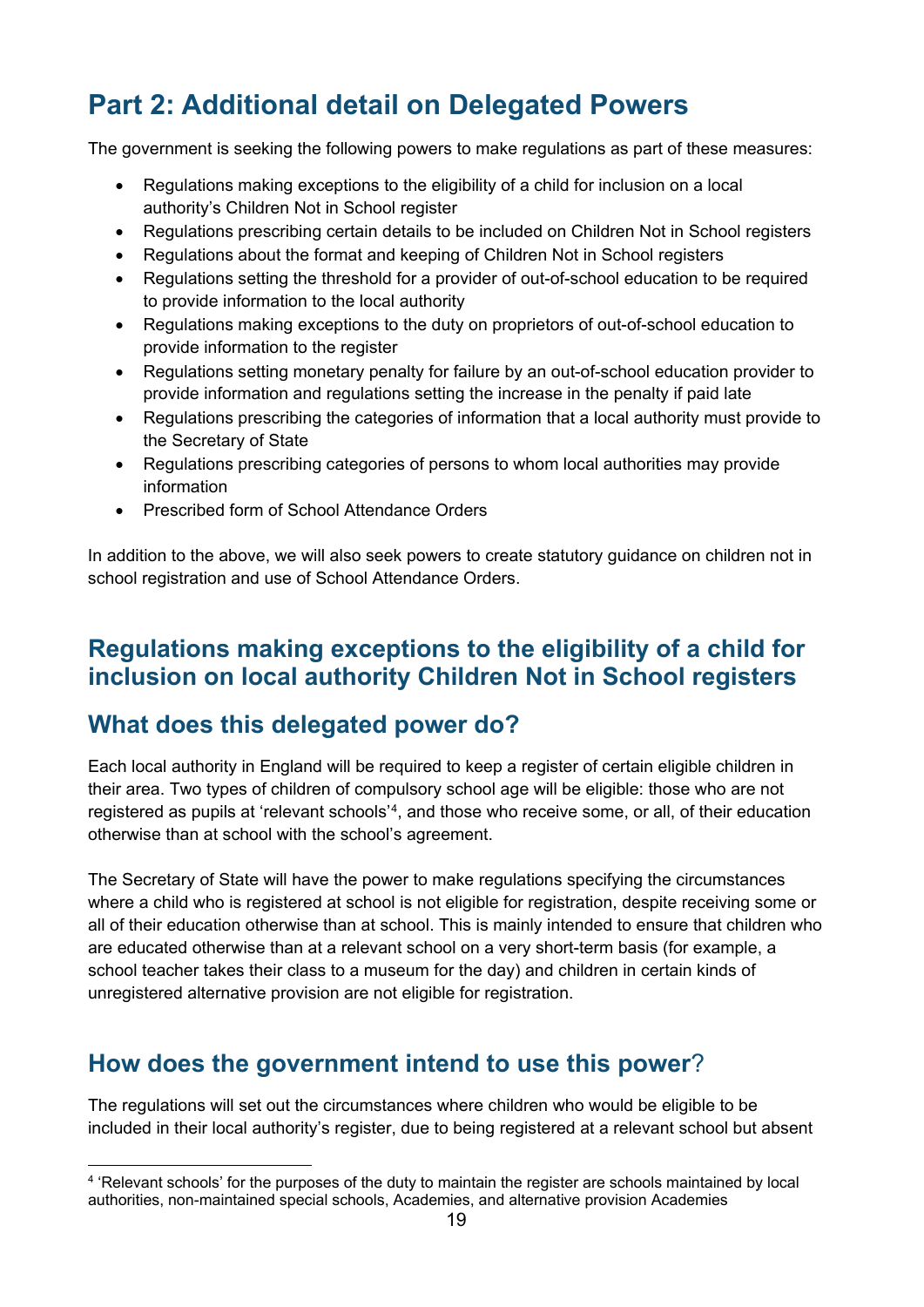some of the time and receiving education otherwise than at a school, are not to be considered as eligible. As a result of not being eligible, the child will not be included in the local authority's register and therefore the child's parents will not be subject to the duty to provide information to the local authority for the register.

We do not want children who are on school rolls but are absent from school regularly to receive education otherwise than at a school for a very small amount of the school week or on one-off occasions to be eligible for registration. For example, this may occur where a school has made arrangements for pupils to receive weekly swimming lessons at their local leisure centre as part of PE or a series of educational visits off the school site.

A child who is registered as a pupil at a relevant school but attending unregistered alternative provision<sup>[5](#page-19-1)</sup> will also only be eligible if their attendance at that provision is arranged by the local authority and not when a registered school has arranged the alternative provision. Registered schools are responsible for the alternative provision they arrange and are accountable for ensuring that it is a suitable and safe placement that will meet pupils' education and pastoral needs. In these cases, the pupil will remain on the roll of the school arranging the alternative provision.

This power will be used to remove from scope some children who have certain types of flexischooling arrangements or are placed by schools in unregistered alternative provision. Flexischooling and alternative provision arrangements can take many varied forms. Without regulations to exempt some of those forms of arrangements, the registers would become incredibly burdensome and ever-changing on account of the numerous short-term arrangements in which children are educated otherwise than at school (for example, they are educated otherwise than at school only for a couple of hours a week on an irregular basis). If such circumstances were brought into scope of the register then it would create onerous administrative work for parents and local authorities whilst not meeting the policy object of identifying all children not in school. The eligibility exceptions may need to be adjusted from time to time as different situations come to light, and it may not be possible to identify and describe them all without observation of the system operating in practice.

The regulations can also be used by local authorities and parents to provide clarity should there be any disagreement or uncertainty as to whether a child falls within section 436B(5)(b) or not.

# <span id="page-19-0"></span>**Will there be any further consultation on this issue?**

Eligibility for registration was included in the Children Not in School consultation, which closed in June 2019 with nearly 5,000 responses from parents, local authorities and other interested groups. We do not anticipate requiring further consultation on this issue.

<span id="page-19-1"></span><sup>5</sup> Alternative Provision is education arranged by local authorities for pupils who, because of exclusion, illness or other reasons, would not otherwise receive suitable education; and education arranged by schools, including for pupils being directed by schools to off-site provision to improve their behaviour; and provision for pupils on a suspension.

Most alternative provision is delivered through Pupil Referral Units (PRUs) and AP Academies which are required to register as schools. Unregistered alternative provision falls outside any existing designation as a school, and includes a wide range of providers from tutoring and online companies to bespoke vocational training and therapeutic provision. The circumstances in which unregistered provision is used instead of a school placement vary significantly and include part-time placements (e.g. half a day a week), short term intensive placements before returning to mainstream, or longer term placements.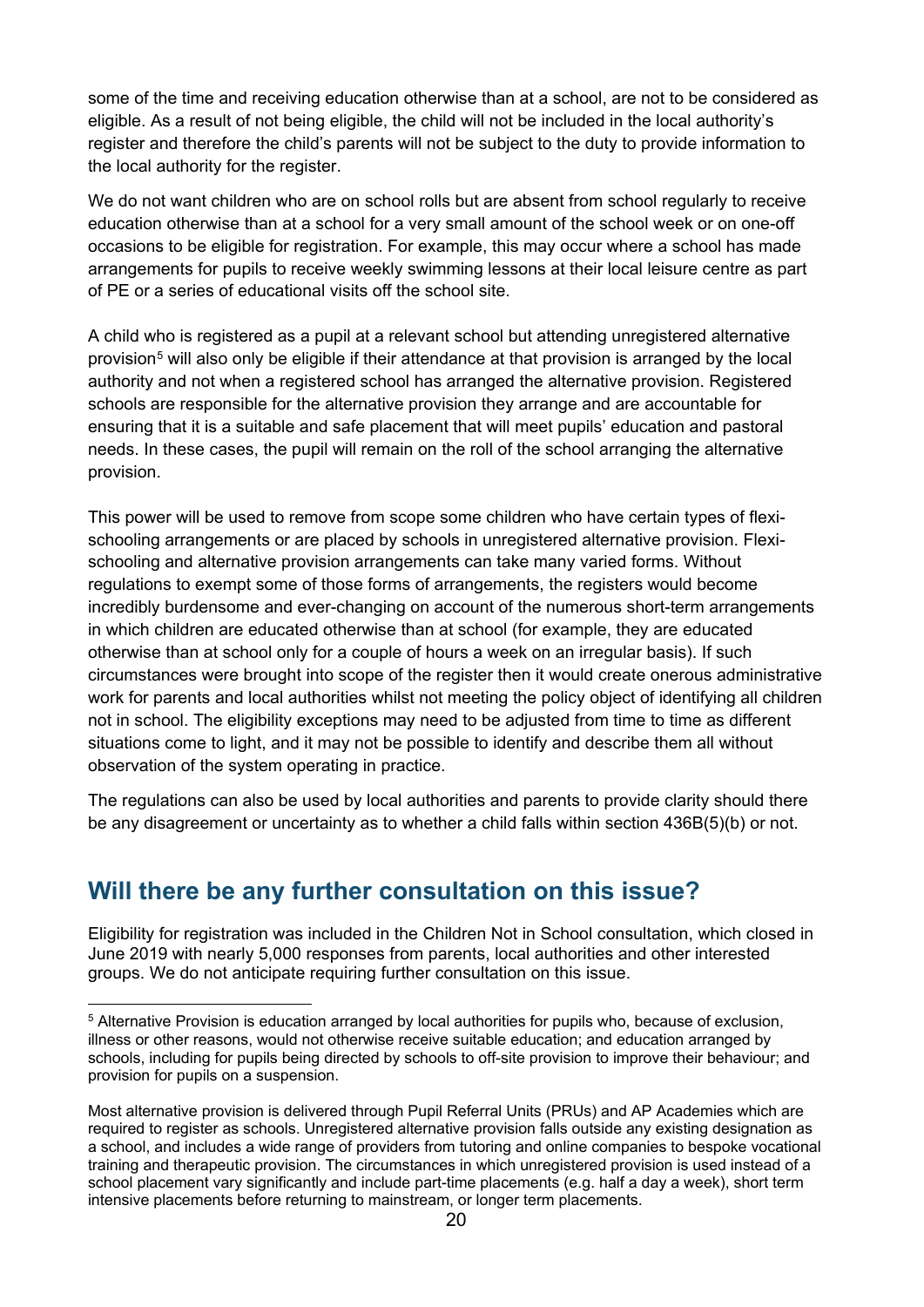# <span id="page-20-0"></span>**Regulations prescribing certain details to be included in registers**

# <span id="page-20-1"></span>**What does this delegated power do?**

The Secretary of State will have the power to make regulations that prescribe certain details to be included in local authorities' Children Not in School registers.

A register may also include any other information that the local authority considers appropriate, for example for carrying out its functions in relation to assessing education and safeguarding.

# <span id="page-20-2"></span>**How does the government intend to use this power?**

The government will use this power to set out what information local authorities must include in their registers. This will ensure consistency across local authorities on the information that should be collected for their registers. This will be beneficial for local authorities and the Department for Education, as it will aid data processing and analysis on local and national levels, and also for parents and providers who are required to provide information and may operate or move across different local authorities.

The information about the child that must be included in a local authority's Children Not in School register consists of:

- child's name
- child's date of birth
- child's address
- name(s) and address(es) of the child's parent(s)
- details of the child's education provision

Regulations will set out what details of the child's education provision must be included in registers. This will likely include details of where a child is being educated otherwise than a school (e.g. entirely at home, in an out-of-school setting, in a Further Education College, in unregistered alternative provision, etc.) and what proportion of their education they are receiving at those settings.

The above information should be sufficient to support the existing duties of a local authority to try to identify those children not in school and ensure they are receiving an efficient and suitable education.

However, following implementation of the registration system there may be other situations related to the education of the child that may need to be captured on registers, and so the government will use this power to set out any further arrangements about the child's education that should be recorded in Children Not In School registers if needed.

The regulations are also to specify that the following further information about a child must be added to local authority registers:

- ethnicity
- sex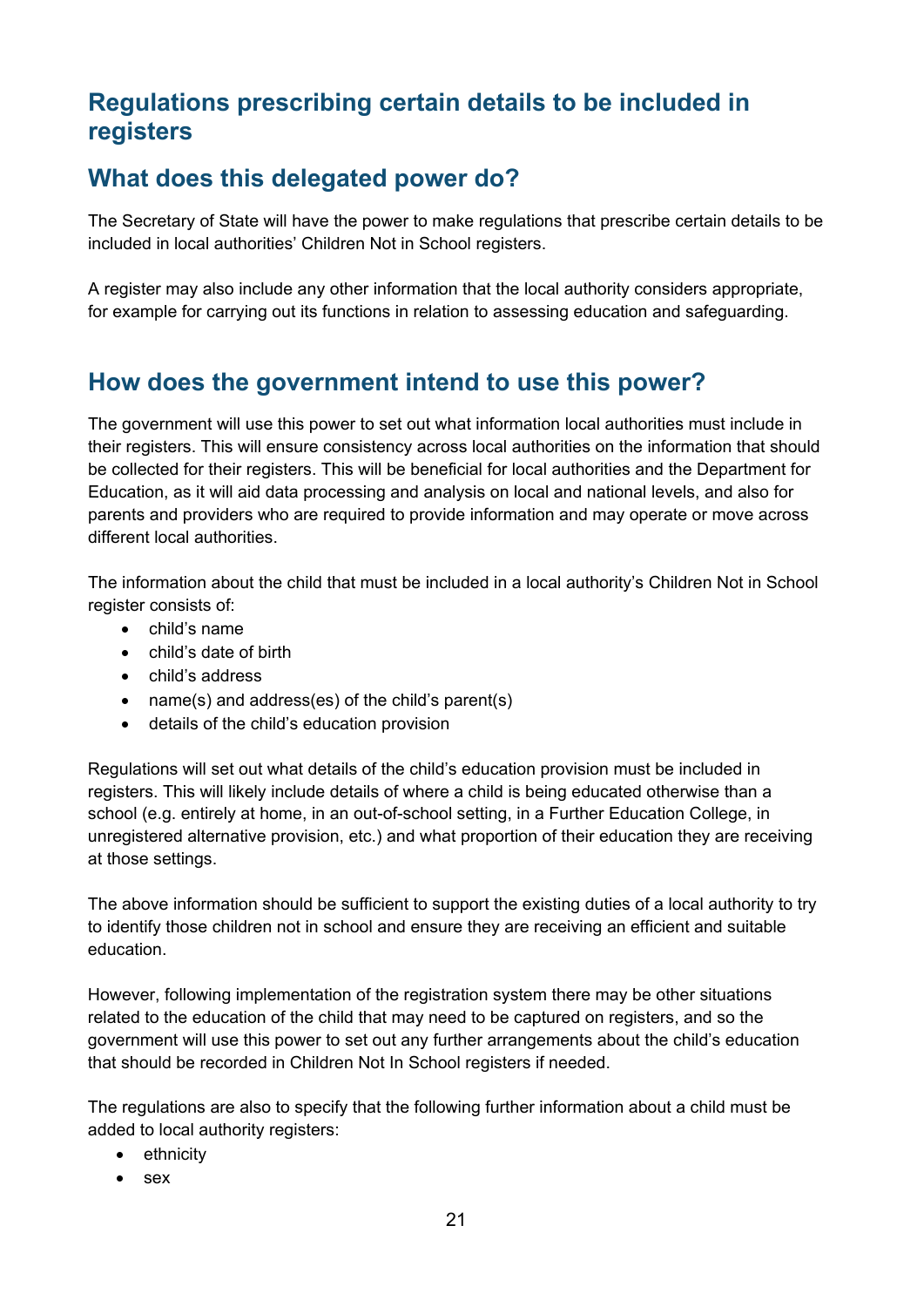- primary reason for electing to home-educate (if applicable)
- whether the child has any special educational needs (SEND)
- whether the child has an Education, Health and Care Plan (EHCP)
- whether the child is a Child in Need, Looked After Child, or has a Child Protection Plan
- whether the child is a Child Missing Education

This data will aid development of government policy to support children not in school by providing insight into reasons for home educating, the make-up of children not in school, and how and where local authorities should best target their resources. It will also support the governments work to evaluate the impact of the registration system.

This is a non-exhaustive list. Other information categories may be laid out in regulations following further monitoring and evaluation, after implementation of the registration system, and local authorities signalling where further information would be necessary, or useful in carrying out their aims, to ensure a suitable education and that all children are safeguarded.

# <span id="page-21-0"></span>**Will there be any further consultation on this issue?**

The Children Not in School consultation, published in 2019, put forward the proposal that local authorities collect certain data on home-educated children and that the exact categories of information to be collected would be set out in legislation. Respondents were asked to put forward their views on what types of data should be collected and held on the register. As this issue was addressed in that consultation, we do not intend consult further on the use of this power.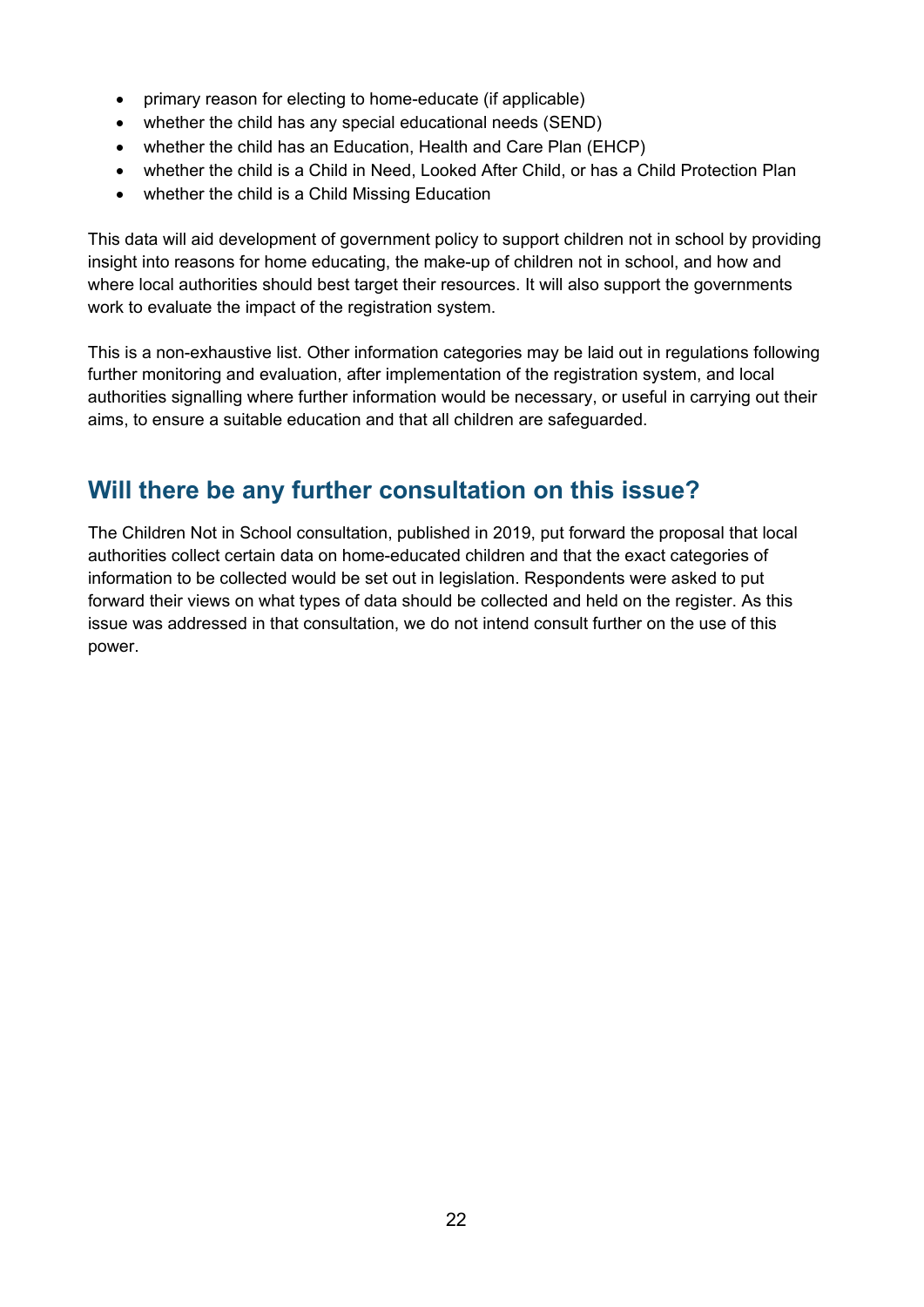# <span id="page-22-0"></span>**The power to make regulations about the format and keeping of registers**

# <span id="page-22-1"></span>**What does this delegated power do?**

The Secretary of State will have the power to make regulations about various administrative matters concerning the keeping of the registers, including, for example, a requirement for a standard registration form to be made available to parents or a standard information sharing form to be made available to providers.

# <span id="page-22-2"></span>**How does the government intend to use this power?**

Many local authorities already voluntarily maintain registers of children not in school or those who are electively home educated, which have been developed based on local needs.

However, to ensure consistency of process and procedure for maintaining and collecting information, the department needs to be able to prescribe how registers should be kept, shared and publicised.

As such, the regulations will stipulate:

- how the registered information is to be kept up to date
- how amendments are to be made (e.g. dates of, and reasons for, amendments to be recorded)
- the format of the registers (e.g. electronic records)
- how registers must be made available to certain persons or information published.
- how the contents of registers are made available or published
- how to publicise the register and / or publicise the duties of those persons responsible for maintaining and managing the register (e.g. publicise how parents have to tell the local authority when their child(ren) becomes eligible for registration)

The regulations may also require a standard registration form to be made available to parents and/or a standard information sharing form to be made available to education providers

Consistency across local authorities will mean that all local authorities will have a register to an appropriate standard, as well as aiding a more accurate national picture to be created, which can then be analysed accordingly. Greater consistency will help make the system easier to navigate for parents, where approaches can differ between local authorities. Such matters may require adjustment over time, for example to account for differences in local authority structure or internal processes, and so regulations are appropriate.

The government does not intend to use this power to instruct local authorities to publish personal information about children or families as part of the regulations setting out how registers are to be published.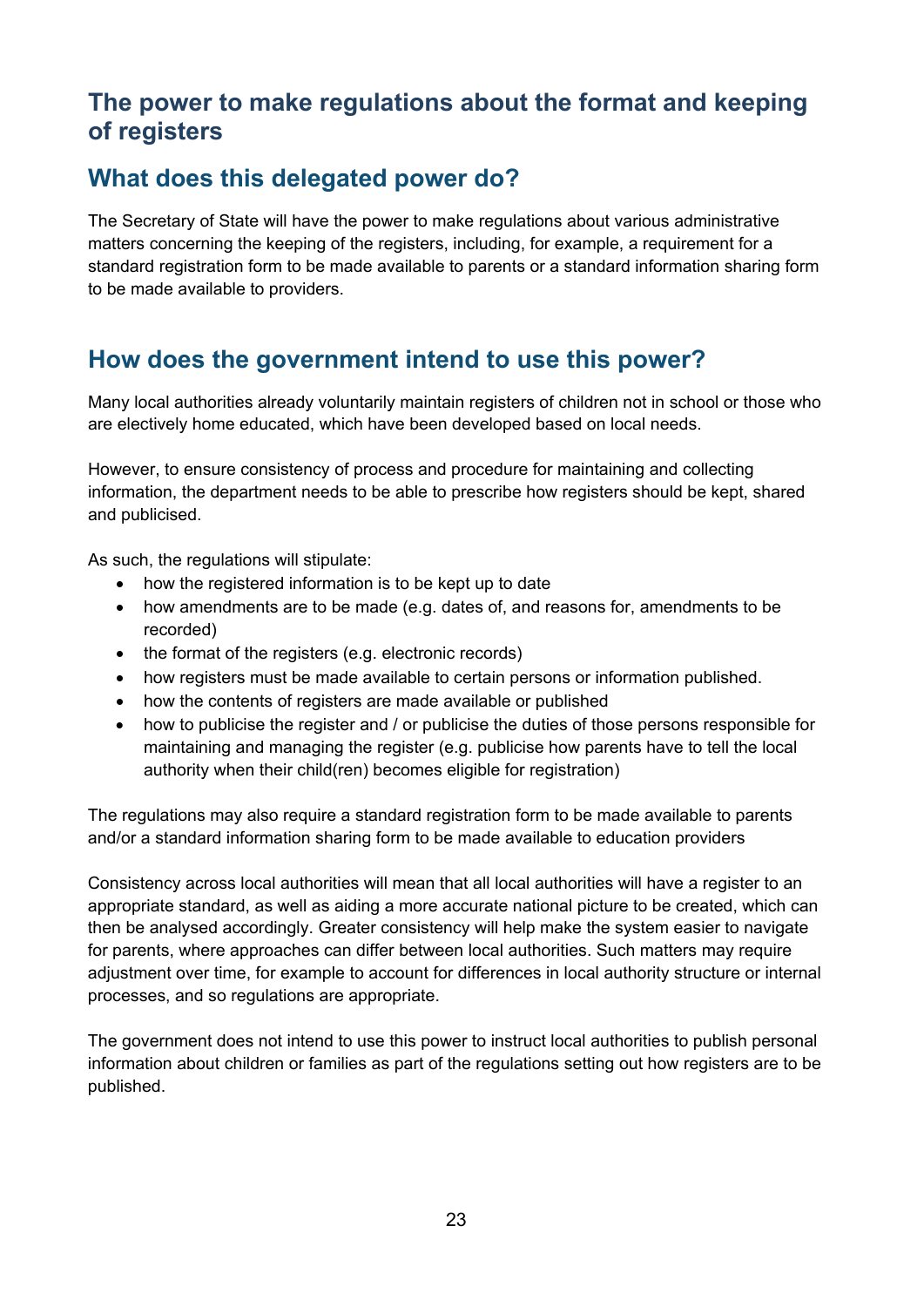# <span id="page-23-0"></span>**Will there be any further consultation on this issue?**

We do not intend to consult the public on these regulations, however we will engage with key stakeholders, including relevant local authority officers, to ensure they are effective.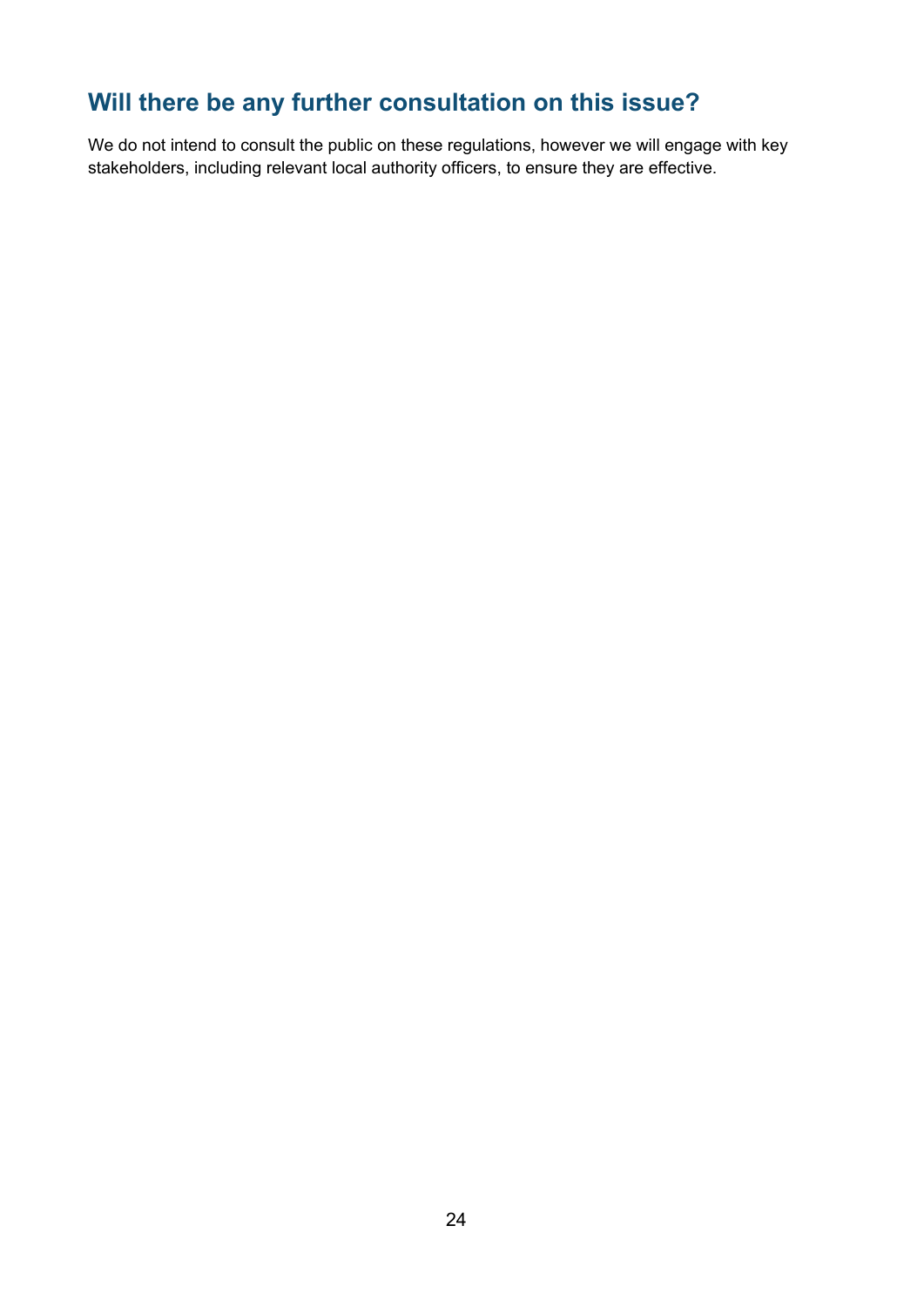## <span id="page-24-0"></span>**Regulations setting the threshold for a provider of out-ofschool education to be required to provide information to the local authority**

#### <span id="page-24-1"></span>**What does this delegated power do?**

The Secretary of State will have the power to make regulations setting the threshold for a provider of out-of-school education to be required to provide information to the local authority.

Many out-of-school education providers are currently unregulated under education and childcare law, and there are no existing statutory powers to enable local authorities to require information from those providers (whether they are regulated or unregulated).

#### <span id="page-24-2"></span>**How does the government intend to use this power?**

A new regulatory power will set the amount of time that an eligible child would need to be provided with out-of-school education by a particular provider without their parent present, to make that provider in scope for local authorities to require them to provide information for a register.

This information would confirm whether the setting is providing education to a specified child, or to any child who is registered or eligible to be registered in the local authority's Children Not In School register. It will also provide the authority with the name, date of birth, and home address of a specified child or any child they are providing with out-of-school education, and the name and home address of each parent of that, or any, child receiving education in that way.

The local authority can only require a provider to give them this information when they reasonably believe that the person is providing out-of-school education above a specified amount of time or proportion of a child's time spent receiving education.

The duty on providers of certain out-of-school education to supply information on request to the local authority will help ensure the registration system is as effective as possible in safeguarding children from harm and ensuring children are not missing education.

However, setting a threshold at which this duty should apply will ensure that it only targets those providers that are used by parents for a substantial proportion of their children's elective home education. We do not want to bring in scope providers which may be truly supplementary to an eligible child's education by having a threshold that is too low. A threshold that is too low could bring into scope settings such as Sunday Schools or sport clubs, which is not our intention. The department recognises that out-of-school education providers mainly offer provision outside of traditional school hours (i.e. outside of 9-3), but some providers offer provision during the school day to support children who are electively home educated and/or children not in school. Settings that are likely to be in scope of the duty to provide information include tuition centres, for example.

The threshold, as will be set out in the regulations, will be based upon the amount of time a child spends receiving out-of-school education from a provider, without their parent present. That amount of time may be set according to the number of hours in a day or week the child attends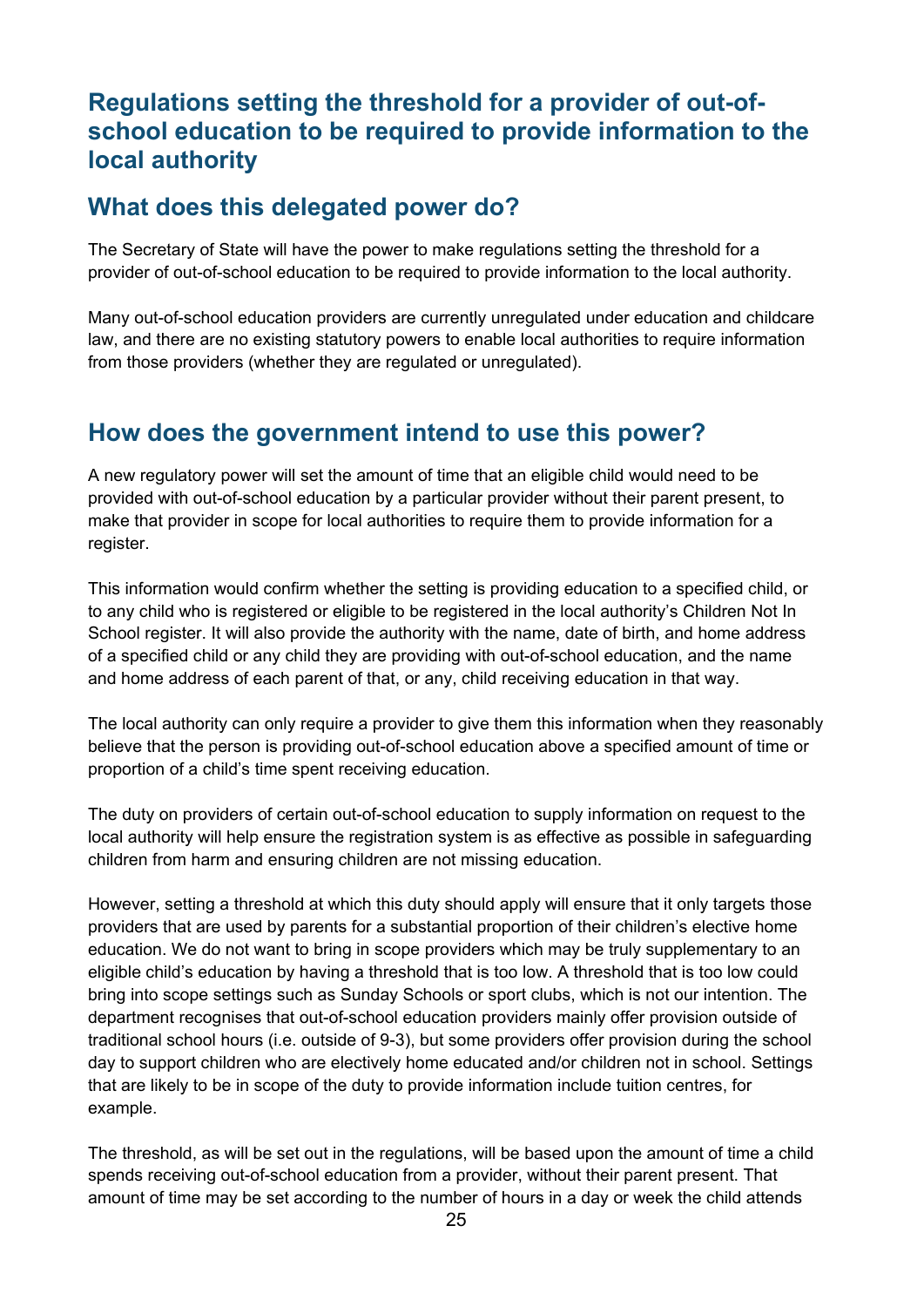the place where the provision occurs, or by reference to the proportion of their time spent being provided with the education in question. More work needs to be undertaken to decide an appropriate threshold, but it's likely this would be a provider that provides a substantial proportion of a child's education.

Changes to the threshold may be needed in time as local authority and department data improves and authorities get used to their registration duties and develop a clearer picture of educational arrangements in their area as well as nationally.

Further observation of the system will likely be required to ensure this threshold is set at an appropriate level, and to monitor the impact on providers.

# <span id="page-25-0"></span>**Will there be any further consultation on this issue?**

We will engage with key stakeholders ahead of setting the initial threshold. The first set of regulations made under this power will also be subject to the affirmative procedure. We will keep the threshold under review as more data on the use of out-of-school settings by home educating parents becomes available through use and analysis of the registers.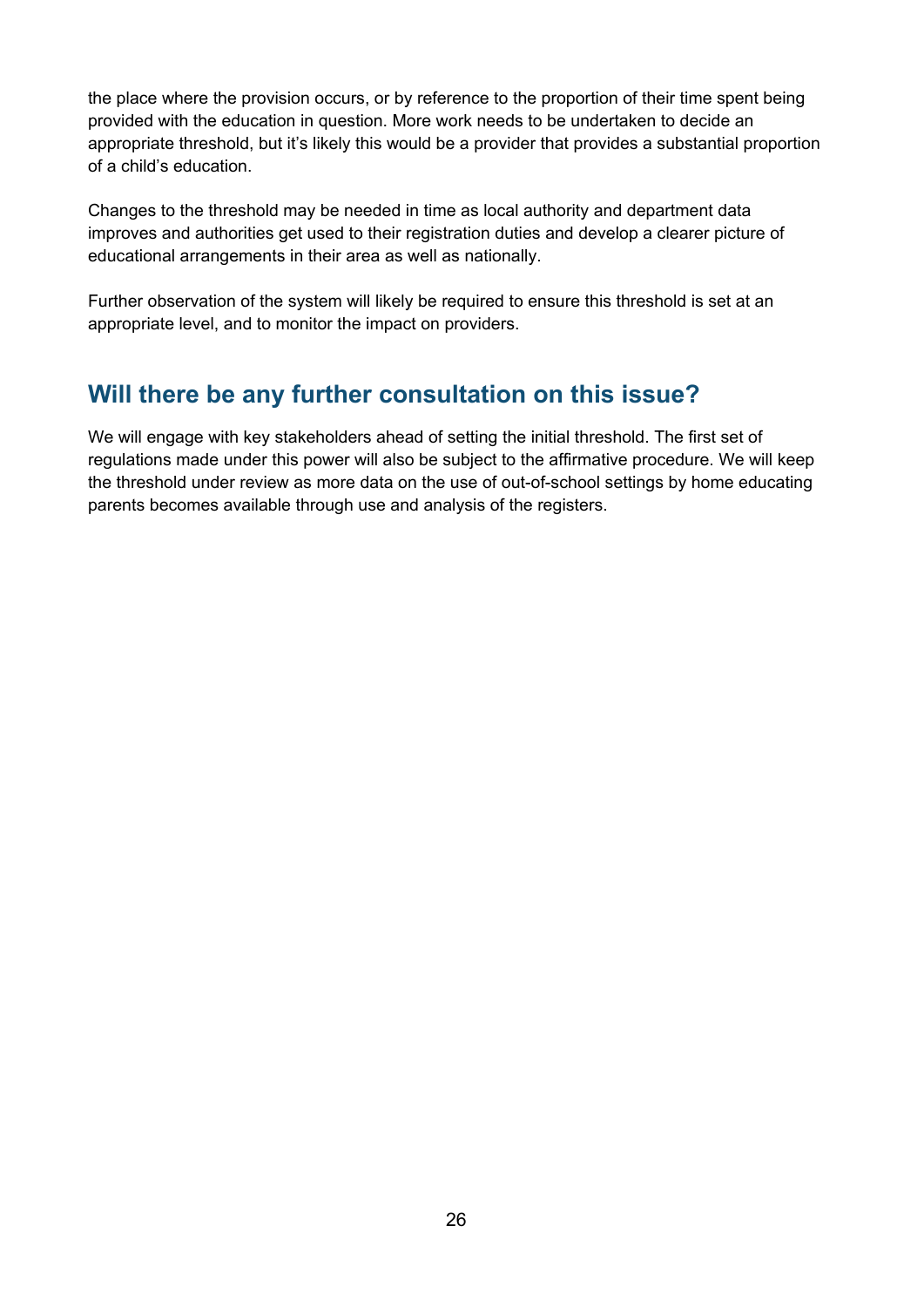# <span id="page-26-0"></span>**Power to make regulations making exceptions to the duty for providers of out-of-school education to provide information**

## <span id="page-26-1"></span>**What does this delegated power do?**

This enables the creation of exceptions to the duty on providers of out-of-school education to provide information when requested by a local authority. This means that regulations can specify which providers will not be in scope to supply information despite providing education to a child or children above the prescribed threshold. As the threshold itself will be set in regulations (as described above), exceptions for those who are above the threshold also need to be set in regulations, to ensure only those needed are brought into scope and that adjustments can be made in line with any alterations to the threshold itself.

# <span id="page-26-2"></span>**How does the government intend to use this power?**

Providers of some types of out-of-school education may become inadvertently subject to the duty to provide information, by virtue of the threshold being set at a particular number of hours per day or week. As an example, if the threshold were set as 9 hours per week, this might capture informal groups of home educating parents who may come together and take it in turns to teach their own and their friends' children collaboratively. It could also capture cases like a museum that offers an extensive educational programme for children, which is open to all members of the public. Without being able to exclude such cases from scope, we could place undue requirements on such providers, that might serve to discourage the provision of these activities.

We will also want to exclude certain types of unregistered alternative provision from scope. We do not want to include children in the registers where a school has arranged unregistered alternative provision as, in these cases, the school is still accountable for the education they receive. We will use this power to ensure that those providers are not required to supply information to the local authority.

The power will also be used to prevent other potential unforeseen cases being brought into scope, and to adjust the exceptions to eligibility due to any changes to the threshold.

# <span id="page-26-3"></span>**Will there be any further consultation on this issue?**

We will consult with key stakeholders ahead of determining the initial types of providers that should be exempted from the duty to provide information. We will keep the types of providers that are exempt from the duty under review as more data on the use of out-of-school education providers is made available through use and analysis of the registers. The first set of regulations made under this power will be subject to the affirmative procedure.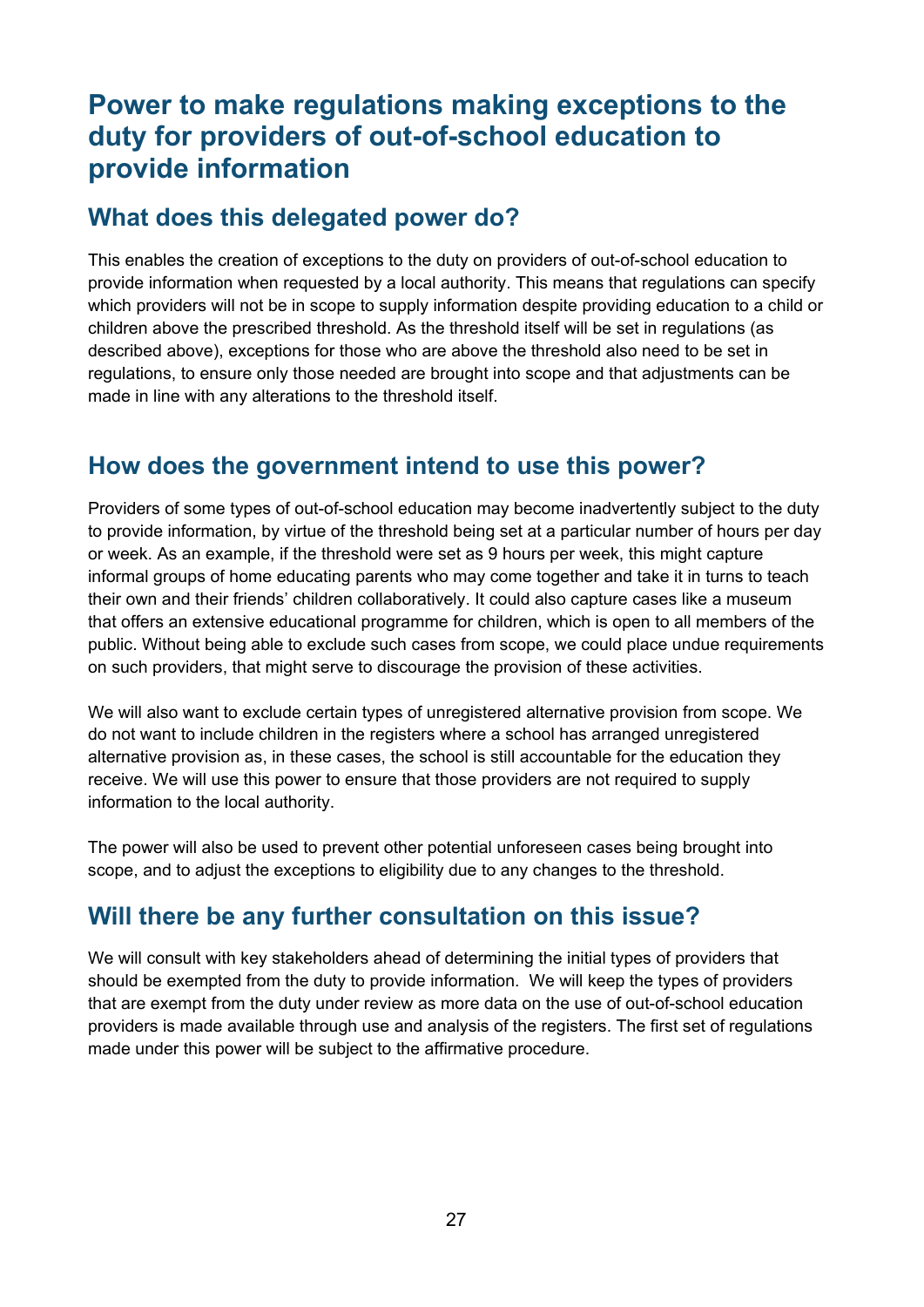## <span id="page-27-0"></span>**Regulations setting monetary penalty for failure by an out-ofschool education provider to provide information and regulations setting the increase in the penalty if paid late**

#### <span id="page-27-1"></span>**What does this delegated power do?**

The power gives the Secretary of State the ability to make regulations that set the amount of the monetary penalty to be paid by a person who does not comply with their duty of certain providers of out-of-school education to provide information for Children Not In School registers when requested to do so by the local authority. The Secretary of State will also have the power to define in regulations the amount that the penalty will increase by percentage if the person does not pay the penalty within the deadline.

# <span id="page-27-2"></span>**How does the government intend to use this power?**

The government will use this power to set the level of the monetary penalties. It is likely to be initially set at £2,500 to be in line with the penalty for a breach of a School Attendance Order. In cases where the person does not pay the penalty within 28 days, the penalty should increase to a higher amount of up to double the original amount. The power will be available to adjust the level of the penalties as may be needed from time to time, such as to keep in line with inflation and to keep in line with other comparable penalties. It may also be necessary to adjust the level of the penalty in light of experience of the system in operation, as the out-of-school education sector is very varied and it is not easy to predict what level of penalty will be most effective. This power would be exercised in a way similar to the regulations made under sections 444A and 444B of the Education Act that govern monetary penalties for school attendance offences.

# <span id="page-27-3"></span>**Will there be any further consultation on this issue?**

We do not intend to consult further on this issue.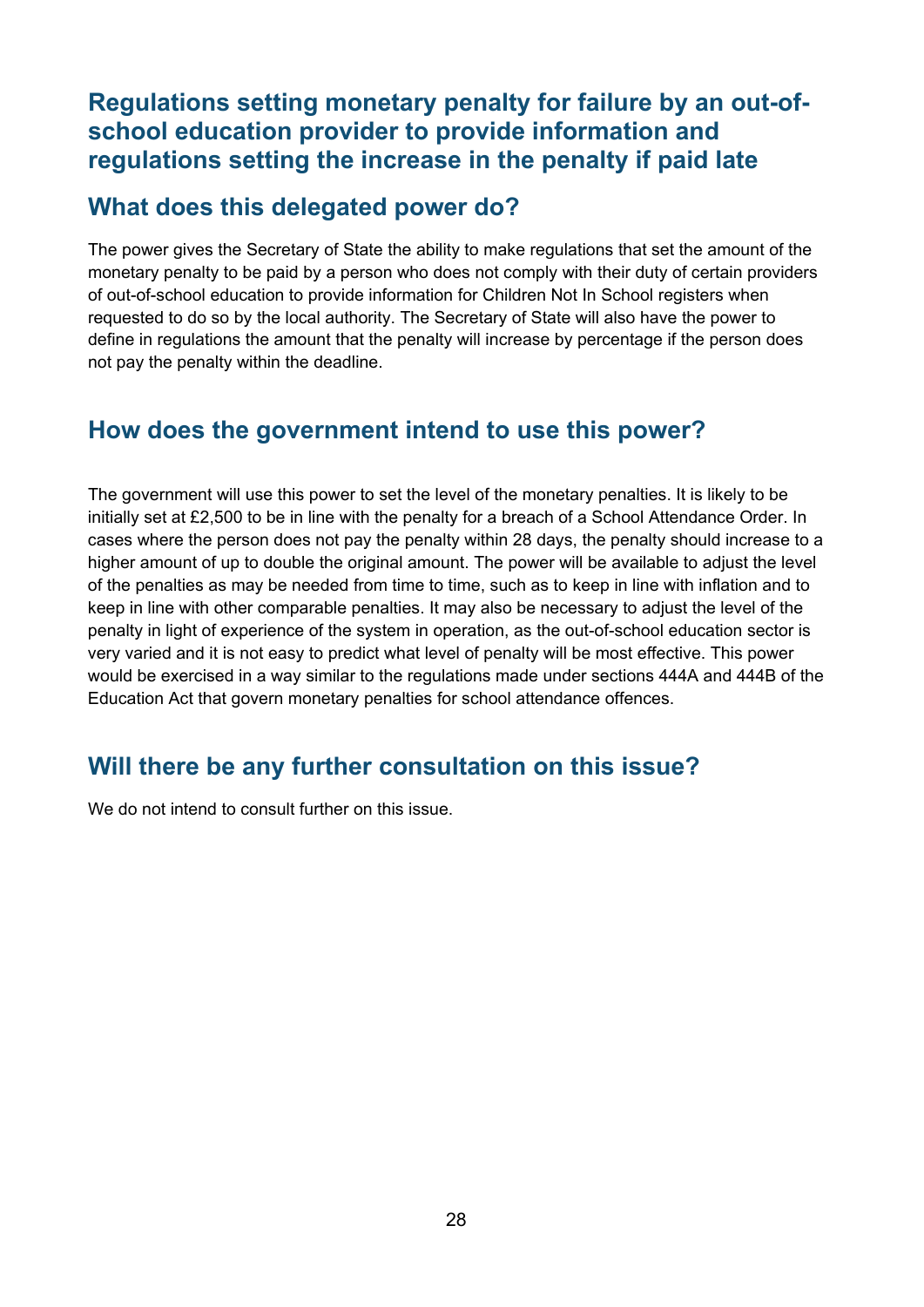# <span id="page-28-0"></span>**Regulations prescribing the categories of information that a local authority must provide to the Secretary of State**

# <span id="page-28-1"></span>**What does this delegated power do?**

Local authorities will be under a duty to provide the Secretary of State with information from their Children Not in School register when the Secretary of State directs those local authorities do so. Regulations under this power will stipulate the categories of information from the registers that must be provided to the Secretary of State by local authorities in response to that direction. This information may relate to individual children or it may be aggregated.

# <span id="page-28-2"></span>**How does the government intend to use this power?**

The government will use this power to stipulate which information contained within the registers must be provided by local authorities to the Secretary of State upon request. This could, subject to the information required for inclusion in registers by local authorities, include the provision of information such as:

- the number of children on register, including breakdown of recent additions and those who have ceased to be registered in the CNIS register
- date of birth
- details of the child's education provision
- ethnicity
- sex
- reasons for electing to home-educate (if applicable)
- any SEND
- whether the child has an EHCP
- whether the child is a Child in Need, Looked After Child, or has a Child Protection Plan
- whether the child is missing education

The government may also use this power from time to time, to adjust the particulars of the information on the registers to be shared, in response to changes made to the regulations setting out which information is to be kept on the register, or in response to unforeseen situations or circumstances, which could be influencing an increase or decrease in those children being registered. For example, allowing for data collection to measure the impact of situations, such as the Covid-19 pandemic.

The government would use this data to evaluate the impact of the registration system on local authorities and eligible families. The information will help inform policy development, for example in relation to the types and level of support needed by families and the resources of local authorities to deliver that support, and whether particular groups need more support than others and why. We will also be able to assess the challenges faced by families in accessing support and those of the local authority in delivering it. We will use the data to understand the reasons why parents home educate, flexi-school, or have been placed in alternative provision and identify any trends or common issues within a particular area. This could help improve understanding of SEND or issues like off-rolling and bullying.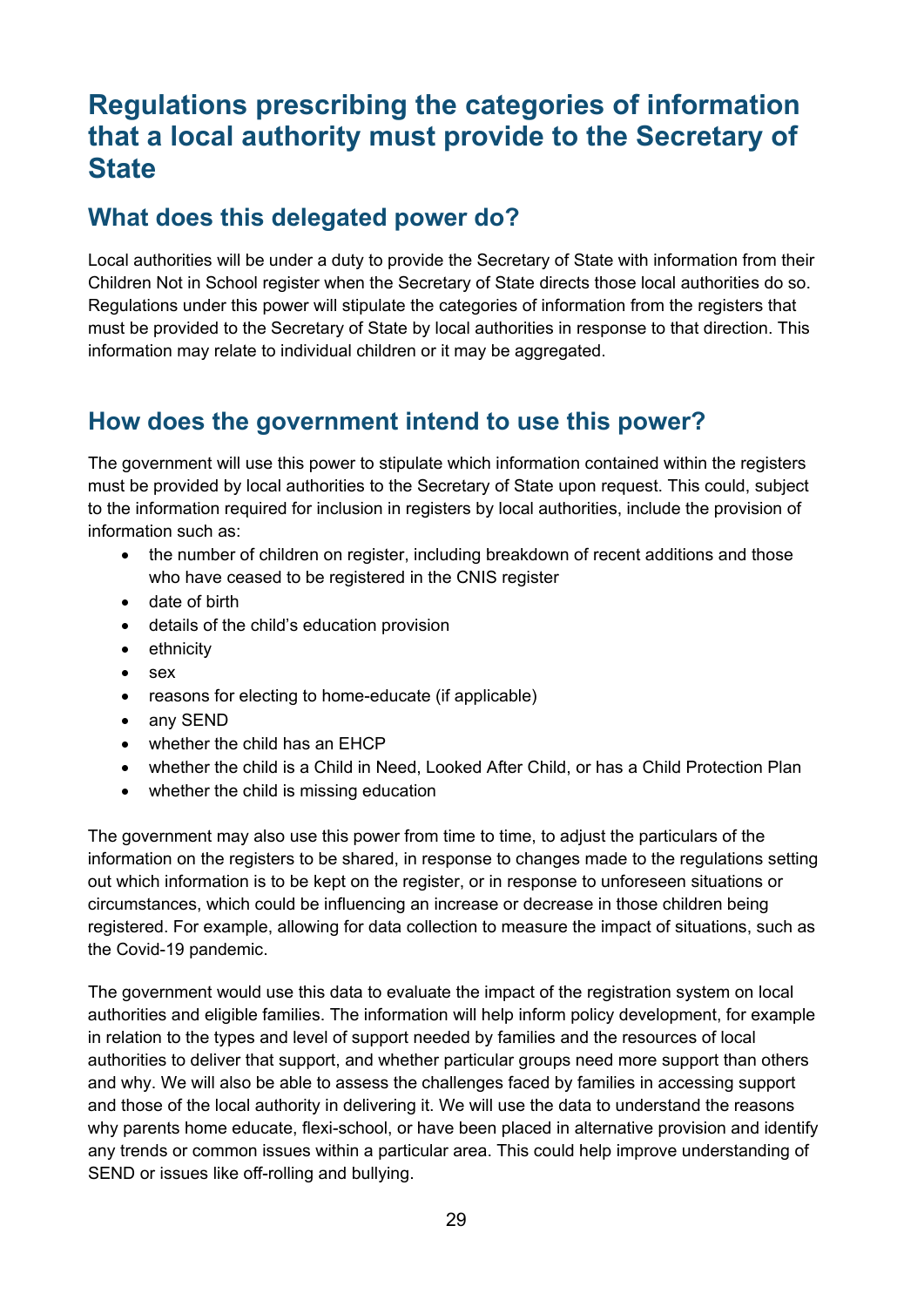# <span id="page-29-0"></span>**Will there be any further consultation on this issue?**

Data collection was detailed in the Children Not In School consultation in 2019 and a significant number of responses were received. We therefore do not intend to consult further on this issue.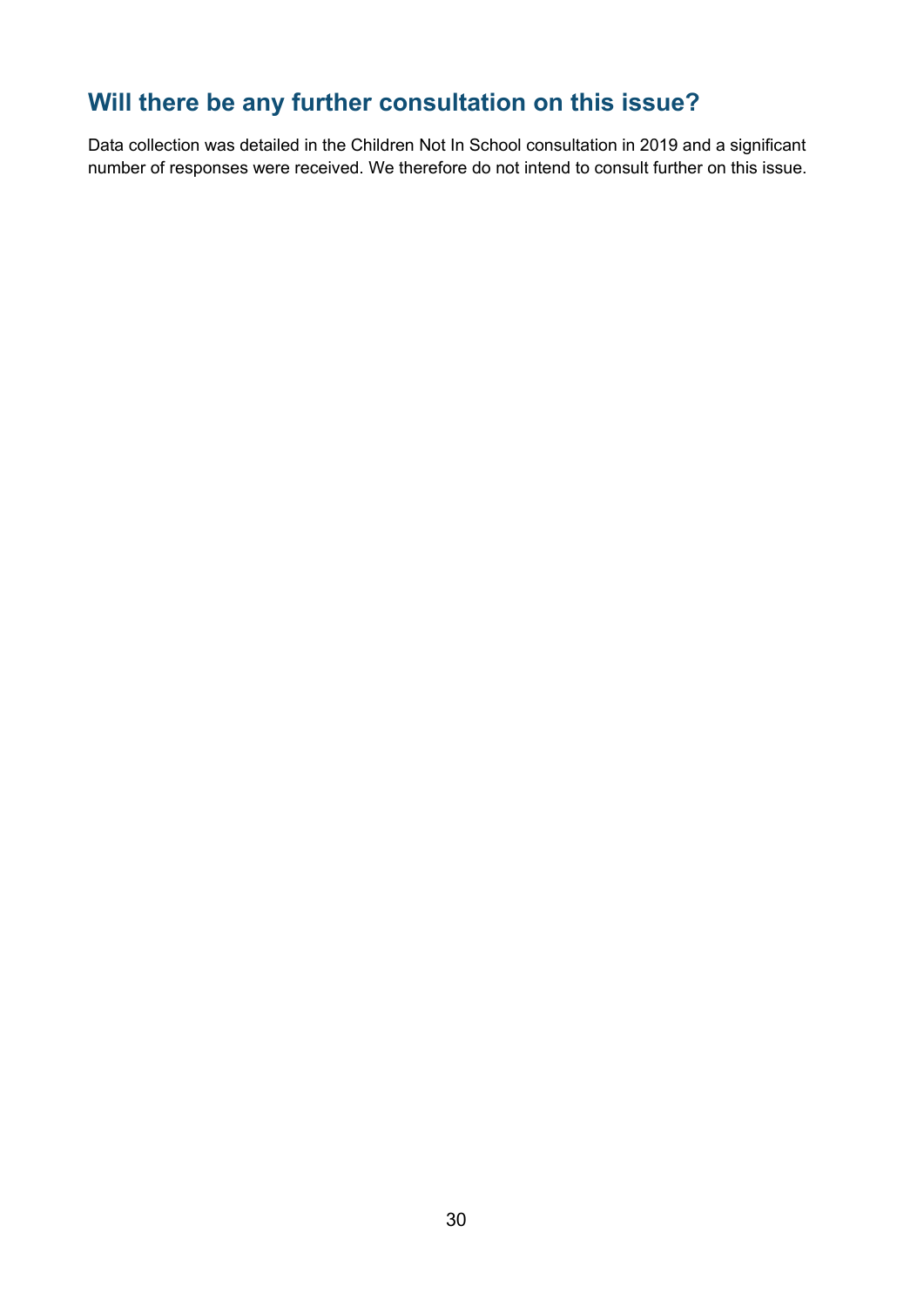#### <span id="page-30-0"></span>**Regulations prescribing categories of persons to whom local authorities may provide information**

## <span id="page-30-1"></span>**What does this delegated power do?**

The power gives the Secretary of State the ability to make regulations prescribing the persons to whom local authorities will be able to provide information from their registers, when the authority considers it appropriate to do so for the purposes of promoting or safeguarding the education, safety or welfare of a child under 18.

# <span id="page-30-2"></span>**How does the government intend to use this power?**

The register will include important information on a child or children that may aid another professional's work for the purposes of promoting or safeguarding the education, safety or welfare of the child (or, sometimes, another child such as a sibling). It therefore must be necessary that relevant information can be shared with other persons external to a local authority.

However, this power must be limited and not allow any non-prescribed external person to access the information, for any reason. The government will use the power conferred by this provision to limit who the information may be shared with and will not impinge on the data rights and privacy of home-educating families. We envisage that local authorities will be able to share relevant information with organisations such as the police, Ofsted, National Health Service and other local authorities where appropriate to carry out their shared objectives of protecting children and ensuring they receive a suitable education.

It may be necessary to adjust the persons in scope over time as local authorities get more experience of maintaining their registers, and using them for purposes related to education, safeguarding and welfare, or should a new and relevant safeguarding/education body be created that would benefit from having access to the Children Not In School registers.

# <span id="page-30-3"></span>**Will there be any further consultation on this issue?**

As part of our evaluation of the registration system once implemented, we may undertake informal consultation with key stakeholders to assess how this power is being utilised, but there are no plans for any formal consultation.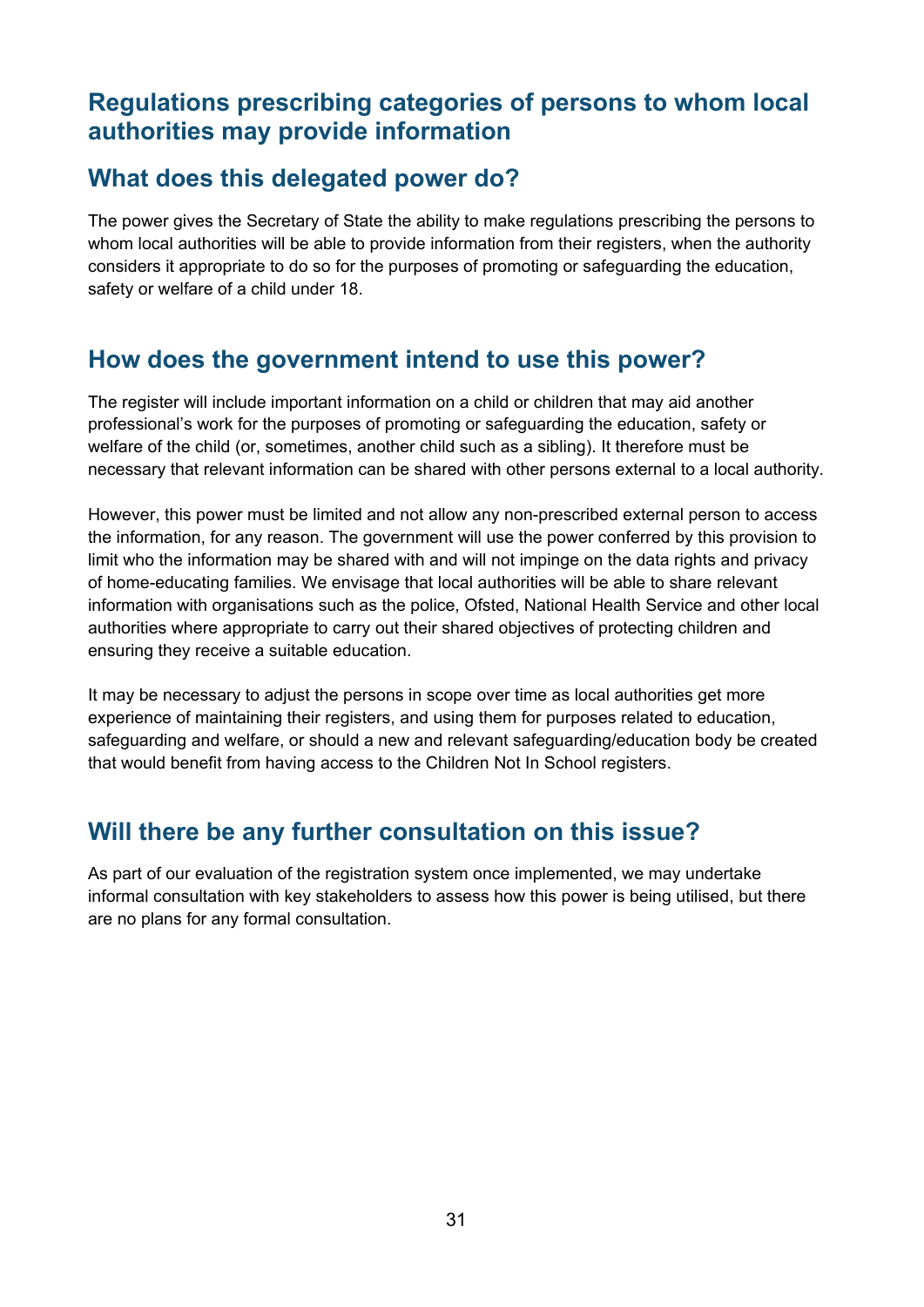# <span id="page-31-0"></span>**Prescribed form of School Attendance Order**

# <span id="page-31-1"></span>**What does this delegated power do?**

The Secretary of State will have the power to make regulations that set a requirement for a standardised form for a School Attendance Order that is issued by a local authority in England, including the format and wording used within it.

# <span id="page-31-2"></span>**How does the government intend to use this power?**

The government will use this power to set out that every School Attendance Order form should clearly set out:

- the person named in the order is the parent of a child who has been assessed to not be receiving a suitable education, and as a result that child must attend a named school in order to receive that education
- the details of the named school
- a statement of the penalty to the parent if they fail to comply with the order by not having their child registered as a pupil at that school
- a notification to the parent that they will not be found guilty of an offence of breaching the order if they can prove that their child is receiving a suitable education otherwise than at school

Prescribing a standard form for School Attendance Orders will ensure that such orders contain the right information for the parents on whom they are served and achieve the aim of consistency across all issuing local authorities, making the process clearer for local authorities and parents.

It may also be necessary to adjust the form of School Attendance Orders from time to time to ensure they remain easily intelligible and accessible for recipients. Once the new form of School Attendance Orders has been prescribed and begun to be used in practice, it may be necessary to review the form to ensure it's as clear as possible for parents and local authorities.

The essential contents of a School Attendance Order are set out in the Bill itself, so the Regulations will deal only with the precise wording, the order in which the required information is presented, and the inclusion of any less crucial information.

#### <span id="page-31-3"></span>**Will there be any further consultation on this issue?**

We do not intend to consult on the use of this power. However, we will undertake informal engagement with local authorities to ensure the form is appropriate and also then review once the form has been used for a period of time.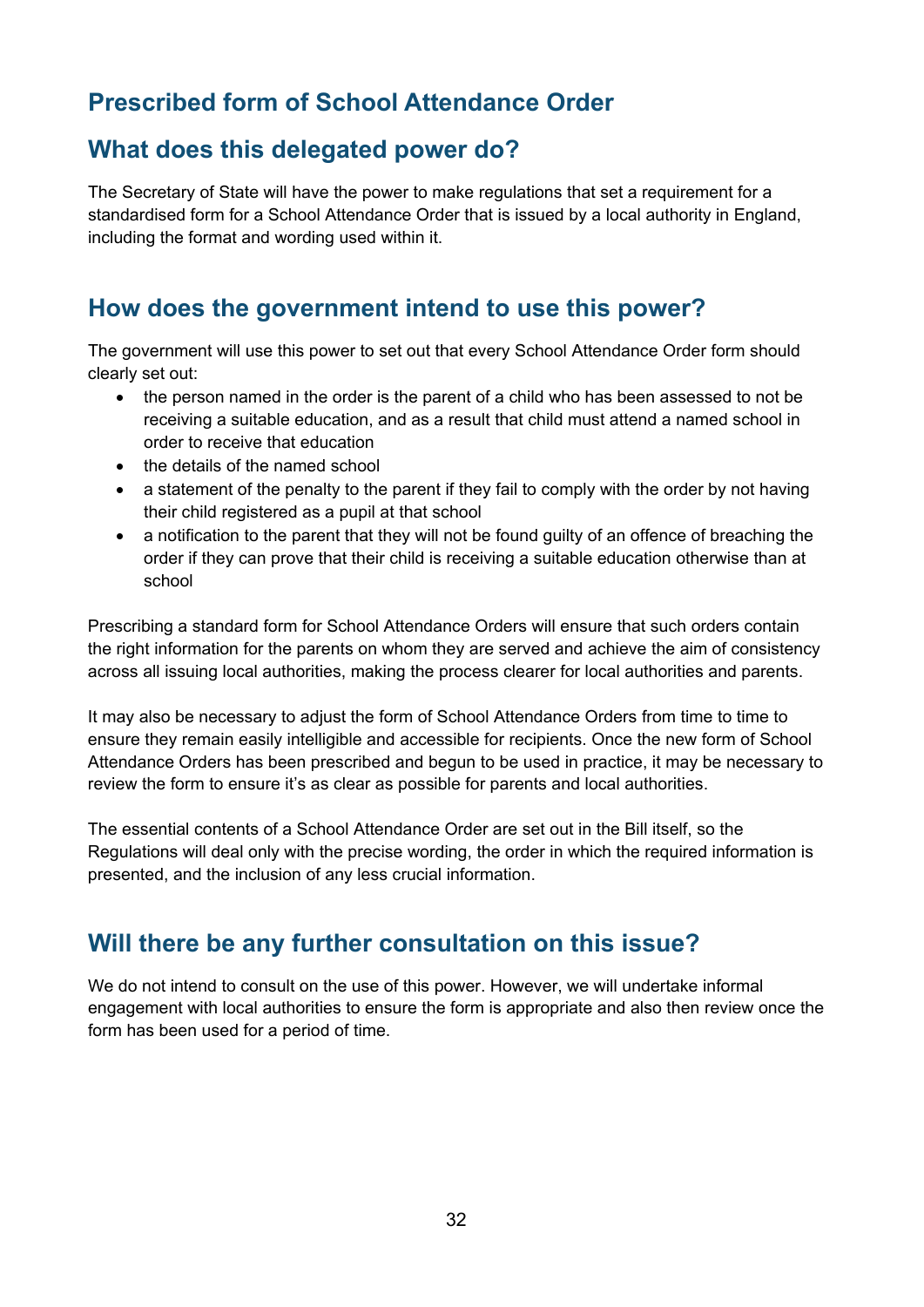#### <span id="page-32-0"></span>**Guidance to be given on registration of children not in school and use of School Attendance Orders**

# <span id="page-32-1"></span>**What does this delegated power do?**

The power gives the Secretary of State the ability to issue statutory guidance to local authorities on how they must exercise their duties in relation to keeping a register of Children Not in School, including maintenance, amendments, data sharing, reporting, and the duty to support home educators. In addition, how preliminary School Attendance Order processes are to be used as part of the sanction for parental non-compliance.

# <span id="page-32-2"></span>**How does the government intend to use this power?**

We intend to issue statutory guidance to local authorities setting out how they should carry out their duties in relation to keeping a register on a day-to-day basis. We would expect this guidance to include information on:

- how they should work with home educating families
- entering / recording of information
- procedures for changes to the register (amendments, deletions)
- information sharing practices
- the minimum expectation of support to offer to home educators and the types of support to consider offering to families.

It is intended that this guidance will be issued when the relevant provisions of the Bill come into force.

# <span id="page-32-3"></span>**Will there be any further consultation on this issue?**

The government may consult or engage with key stakeholders further on new statutory guidance. The statutory guidance will set out in more detail how the amended legislation will work in practice, including case studies and good practice.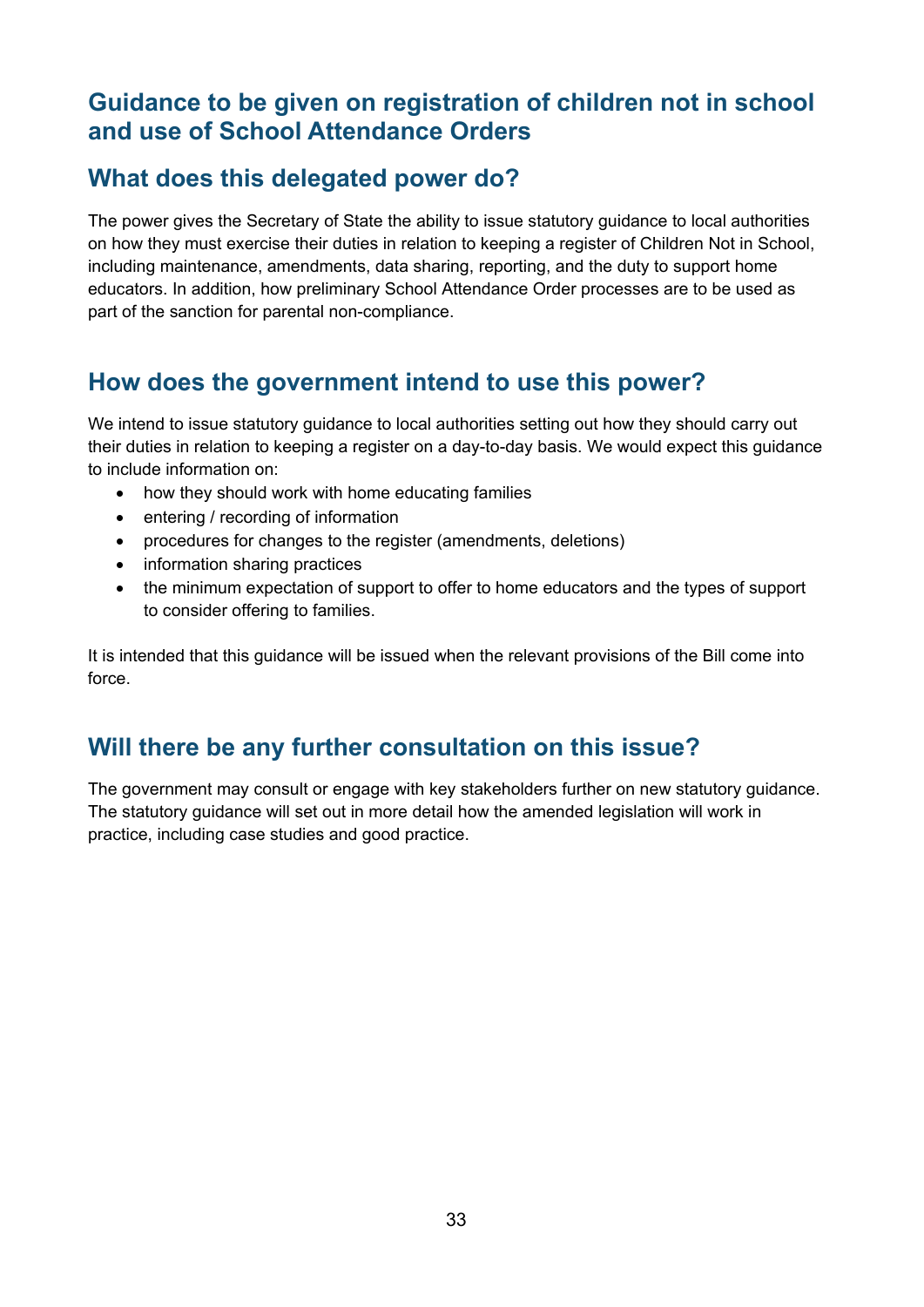# <span id="page-33-0"></span>**Key questions and answers**

#### **How will local authorities ensure that their registers comply with data protection legislation and the personal information of children and parents will not be available to the general public?**

All local authorities will be required only to process the personal data they collect and store on their register in accordance with the UK General Data Protection Regulation and Data Protection Act 2018. This legislation requires each local authority, as a data controller, only to collect and store the minimum of personal data necessary and to protect and restrict access to the personal data by implementing appropriate technical and organisational measures. Each local authority is also restricted to sharing personal information on its register with only prescribed persons under the new legislation.

#### **How does the power of local authorities to require information from out-of-school education providers work alongside the absence of a requirement for these providers to register with local authorities?**

Some out-of-school education providers, such as tuition centres and supplementary schools, are not regulated under education or childcare law, and are not required to register with local authorities or a regulatory body. However, we know that some home educating parents will use these providers as part of their arrangements to educate their child. Some children will also be placed in unregistered alternative provision.

The parent of any child who is eligible for registration will have a duty to provide the local authority with any of the information that the local authority is required to include in the register (unless an exception applies), including details of where a child is being educated otherwise than at school (e.g. in an out-of-school setting) and what proportion of their education they are receiving at those providers.

The details provided by the parent will enable the local authority to identify which out-of-school education providers they can request information from. A threshold as set out in regulations will ensure that the duty to provide information only targets those providers that are used for a substantial proportion of a child's education.

#### **How will it be ensured that the Secretary of State receives accurate and quality information from local authorities?**

An overarching benefit of the Children Not In School measures is that there will be greater consistency in information related to children not in school across local authorities in England. This will help ensure local authorities are better able to identify, register and understand the children in scope in their areas to then help undertake existing responsibilities and duties.

Regulations will state how registers should be kept and maintained by local authorities, including how and which information contained within the registers can be shared with those persons that need to know. Furthermore, regulations will provide direction to local authorities stating what information the Secretary of State requires and timeframes for these submissions.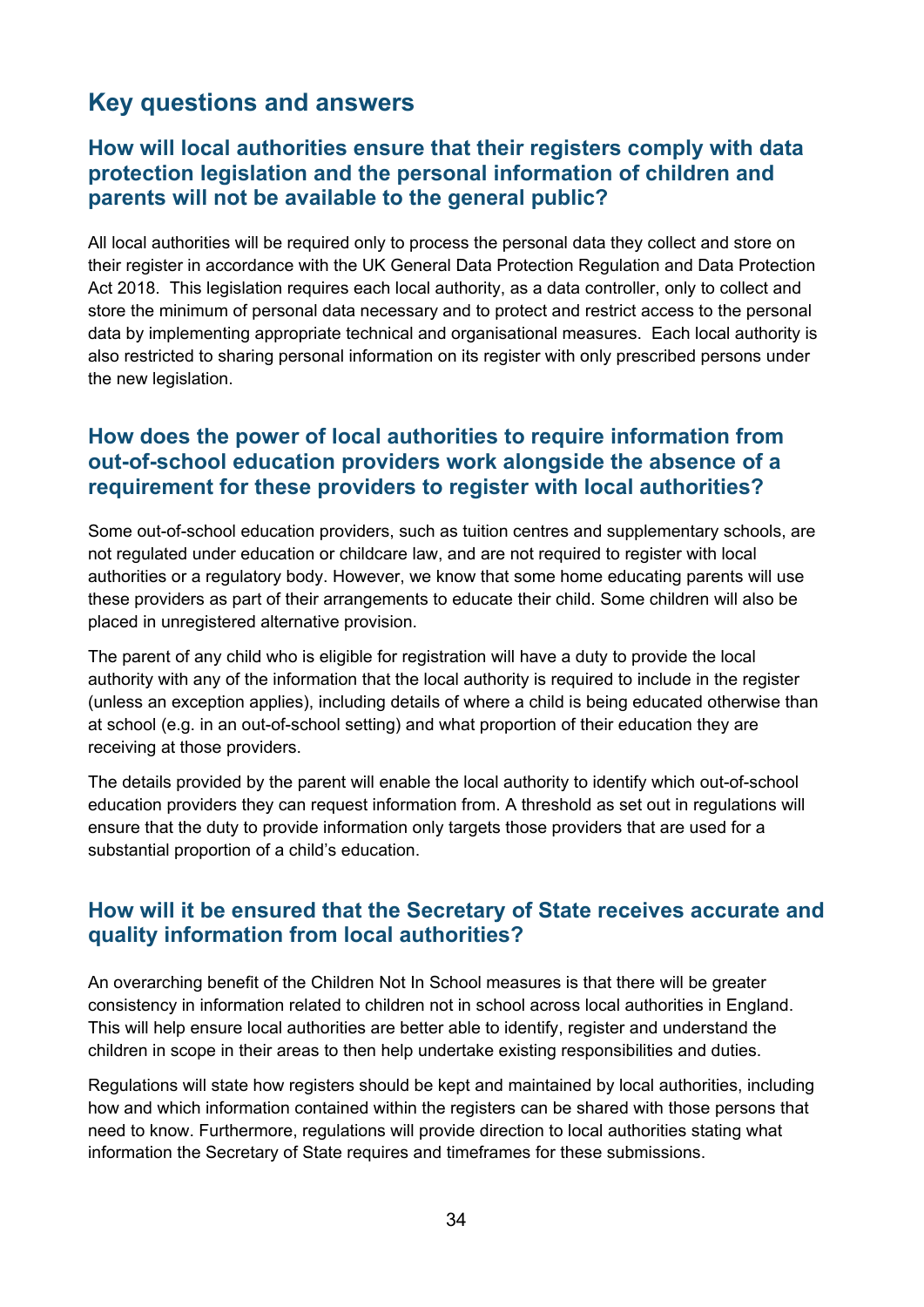#### **How will it be ensured that local authorities only share information with the persons or organisations that the regulations state they may provide information to, and for the correct and appropriate purposes?**

The measures stipulate that information is only to be shared with other persons when it's "appropriate to do so for the purposes of promoting of safeguarding the education, safety or welfare of" a child or person under the age of 18. This is to ensure that personal information is not shared for purposes outside of these purposes (e.g. for commercial reasons).

Regulations will prescribe which persons will be able to access information from the registers to further ensure that it's only done for appropriate purposes.

#### **When will statutory guidance be issued to assist local authorities with the discharge of their new duties, and how often will be reviewed and updated?**

We will look to publish statutory guidance as soon as possible following passage of the Bill. In line with other guidance documents, we will keep the statutory guidance regularly under review and update as necessary to ensure it remains fit for purpose.

#### **Why are there several delegated powers in relation to Children Not in School?**

Implementing the CNIS registration system across all local authorities in England is a large technical and administrative endeavour which has required several regulations to be included.

The proposed regulations cover areas that either cannot be adequately outlined in the Bill due to their complexity (e.g. children or providers in scope), or the level of detail required (such as detailing the categories of data collected by the LA or the department). In other parts, it is necessary to include the technical details in regulations so that changes may be made once we have a greater understanding of how the registers are working in practice. This applies to the powers around the amount of penalties for failing to provide information, and which persons or organisations could have access to the register.